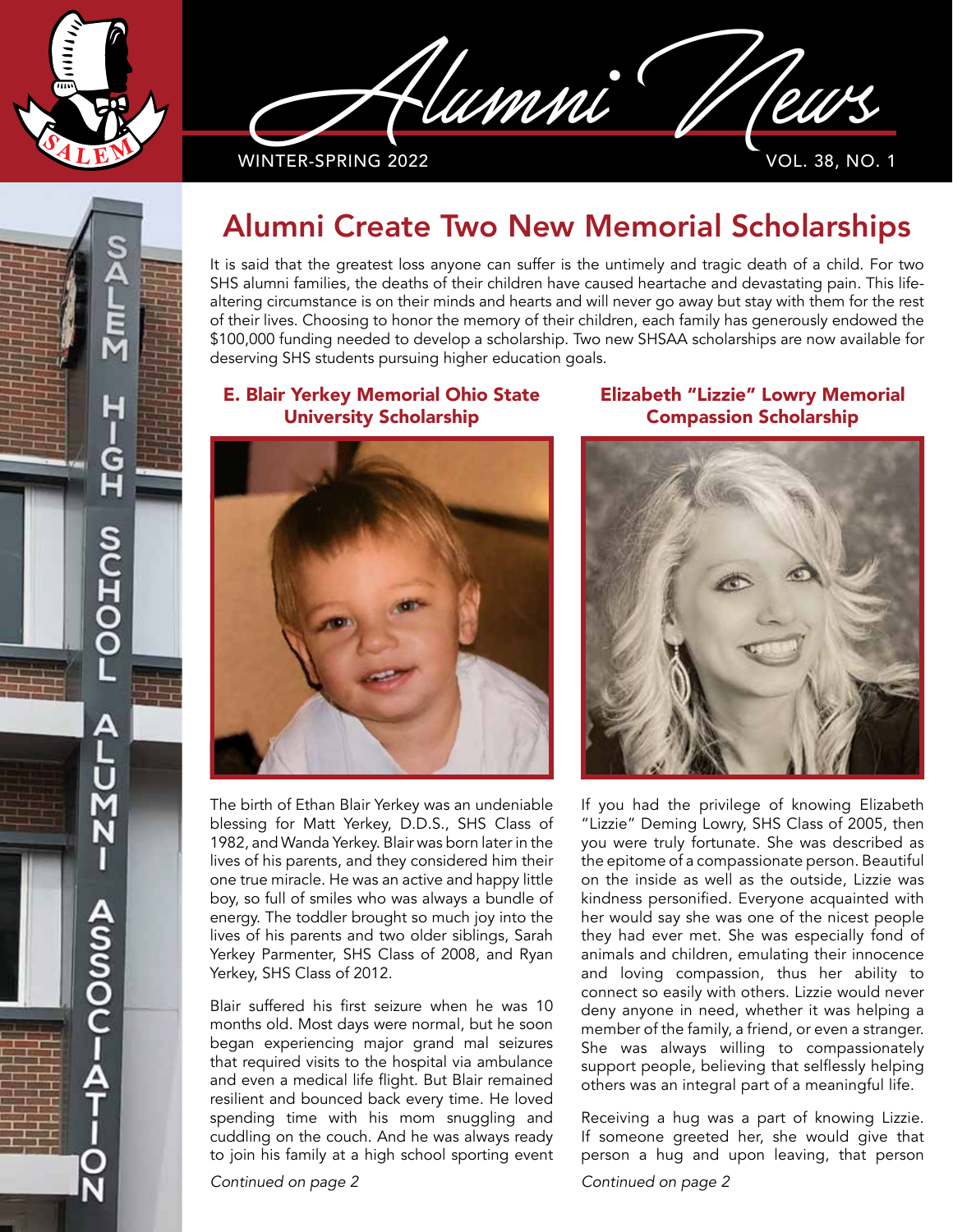as his sister ran on the cross country and track teams and his brother competed on the golf team. Everyone on the Quaker cross country team loved Blair.

In the summer of 2005, the entire Yerkey family enjoyed a very memorable vacation to Hilton Head Island, even though Blair's doctors were concerned for him to be taken away from the area. But Matt and Wanda researched all the nearest medical facilities, and they were prepared in case of an emergency. Luckily, Blair did not experience any seizures. The family enjoyed the ocean, the pool, the beautiful sandy beach, and of course, the time spent together.

A few months after that wonderful vacation, Blair tragically passed away. He was only 21 months old. The Yerkey family never thought they would lose him so soon. They often wonder what he would be like today, as he would be graduating with the SHS Class of 2022. Matt and Wanda chose to create a legacy for their beloved son by the endowment of the E. Blair Yerkey Memorial Ohio State University Scholarship.

Matt explained, "Just like most families, we know the importance of education. I actually received a \$2500 SHSAA scholarship in 1982 and was on the SHSAA Board of Trustees at the time of Blair's passing. We were floored at the number of people who donated to the alumni association in his memory." Matt and Wanda had already started a college fund for Blair when he was born. Not long after his death, they decided to continue contributing to his college fund and eventually give it to SHSAA. "Wanda and I each contributed part of our salaries," Matt continued, "and some family members donated during various holiday seasons. Jeff Zimmerman from the SHS Class of 1981 who manages the portfolio for the alumni association, invested and guided the contributions for us. We hoped that we could reach the \$100,000 mark by Blair's graduation year. Everything has fallen into place, as Blair would have been part of the SHS Class of 2022."

The Yerkeys are excited to help Salem graduates continue their educations at The Ohio State University. Matt earned his bachelor's degree and a Doctor of Dental Surgery degree from OSU and Wanda attended OSU for two years before completing her bachelor's degree in nursing at Kent State University. Realizing the financial need of students in their second, third, and fourth years of higher education, the Yerkeys have chosen to endow an SHSAA college scholarship. It stipulates that a Salem High School undergraduate or graduate student who is attending The Ohio State University can qualify to apply if they are completing or have completed at least one full year of education at OSU. The main requirement is for the applicant to draft an essay and explain how they have lived with or have overcome a life challenge.

Matt concluded by saying, "We are hoping to meet a ton of these recipients over the rest of our lives. We are excited to help students from our two favorite schools, Salem High School and The Ohio State University."

## *E. Blair Yerkey Scholarship continued Elizabeth "Lizzie" Lowry Scholarship continued*

would receive a second hug. She was a 2009 graduate of Ohio University's Scripps School of Journalism. During her junior year she was chosen to interview U.S. Senator Joe Biden, who was then in Ohio campaigning for the Obama-Biden presidential ticket. The interview went well, and at the conclusion, Lizzie hugged Mr. Biden, much to the surprise of the school administration and security personnel. But to those who knew and loved Lizzie, that hug was no surprise at all.

Lizzie's immediate family members are Salem High School alumni. Her father is William "Rob" Lowry II, SHS Class of 1973, her mother is Laura McCorkhill Cantini, SHS Class of 1974, and her brother is William Robert "Robbie" Lowry III, SHS Class of 2009. In December of 2021, Lizzie's father Rob contacted SHSAA Executive Director Audrey Cleveland Null '76 and inquired about leaving a legacy for Lizzie who passed away in October of 2020 at the age of 34. He and his son Robbie met with Audrey and discussed how important it was for them to honor her memory. Realizing a scholarship can significantly change students' lives for the better and give them the chance to pursue their higher education goals, the Lowrys agreed that they wanted to pursue this philanthropic gesture. "Lizzie was proud to be a part of the Salem Quaker family as a student and later as an alumna. She would be honored to gift a fellow Quaker graduate with a scholarship towards furthering their education in any field of their choice," said Rob.

The Lowrys chose to endow a high school scholarship for a graduating Salem High School student and created the Elizabeth "Lizzie" Lowry Memorial Compassion Scholarship. Applicants will need to have demonstrated acts of compassion during their high school experiences or in special activities either inside or outside the traditional high school environment and must be enrolled in a bachelor's or an associate degree program or in a technical program of study at an accredited school.

A compassionate and loving way to keep Lizzie's memory alive will now help students with their educations as they pursue their dreams. SHSAA President Frank Zamarelli, SHS Class of 1982, stated, "We are humbled by the generosity of these two alumni families and their desire to fund scholarships honoring the memory of their loved ones. We thank them for their trust in the alumni association, as both scholarships will make a positive difference by investing in future generations."

The first E. Blair Yerkey Memorial Ohio State University Scholarship and the first Elizabeth "Lizzie" Lowry Memorial Compassion Scholarship will be awarded at the Salem High School Alumni Association Scholarship Award Ceremony on Saturday, May 21, 2022, in the SHS auditorium beginning at 6:30 p.m.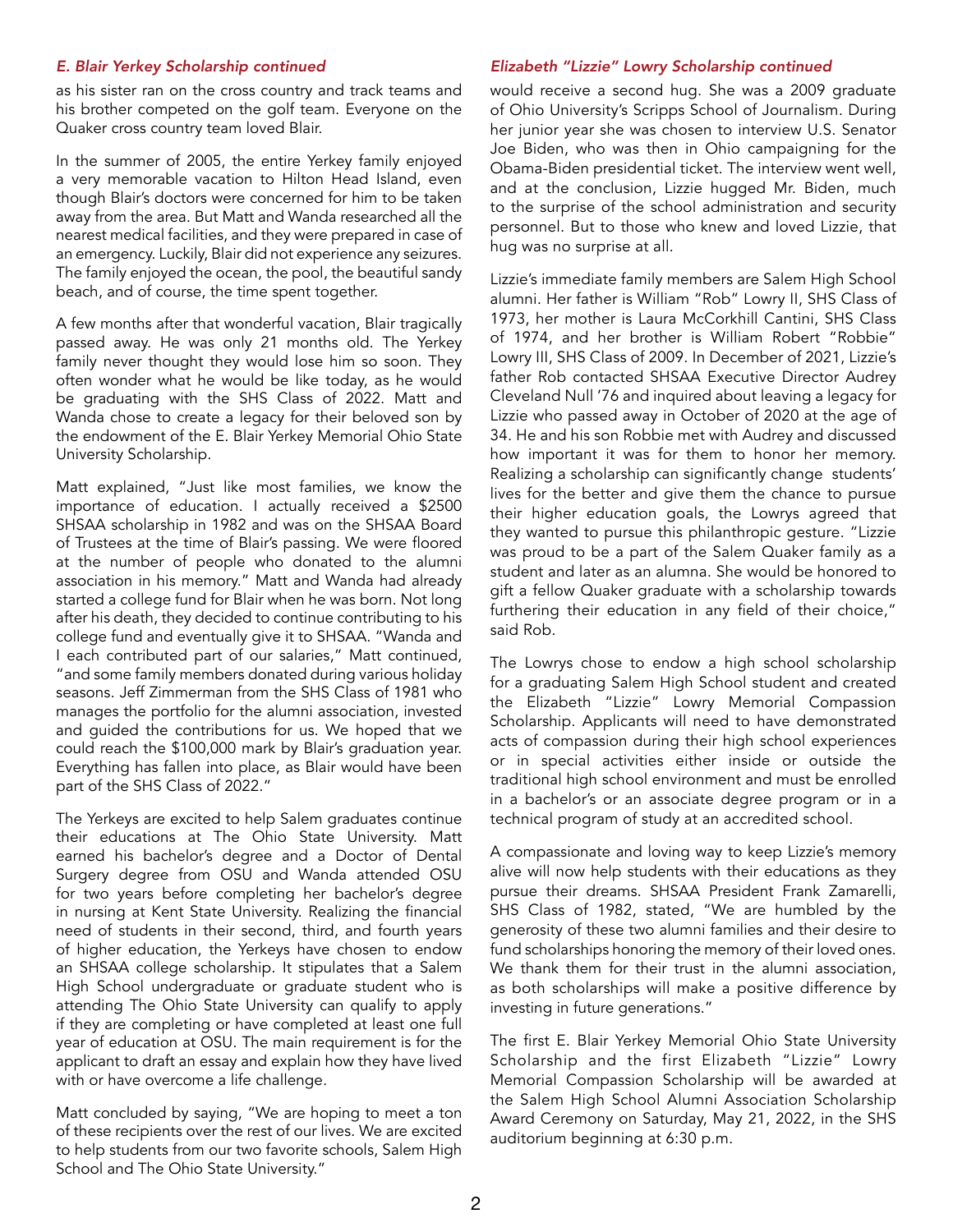

## FROM THE ALUMNI OFFICE

Audrey (Jeveland V Wll '76

The COVID-19 pandemic has changed our lives – both for the worse and for the better. Routines and accepted practices have been disrupted, and individuals have had to pivot which means they have had to embrace new ideas and new beginnings. Every one of us has had to deal with so many "new normal" situations.

Change is difficult for some, but for me, it is a fact of life that I embraced many years ago. I enjoy a day that brings new experiences, and I enjoy trying new ways of doing things. With that in mind, it is refreshing to be a part of an organization that is willing to make changes.

The SHSAA Annual Meeting has traditionally been held during the association's banquet. For the past two years, covid changed that routine. In 2020, the meeting was held in August at Waterworth Memorial Park, and last year's meeting was held in August at the All Class Reunion at the Saxon Club. When the Alumni Relations Committee recently met, they determined that the time was right to make another major change. They decided that the long-standing tradition of an alumni banquet will not return this year. There was no banquet in 2020 and 2021 because of the fear of the coronavirus and its spread to a large crowd. In 2020, SHSAA announced the recipients of scholarship awards virtually on the association's website, and last year a very successful SHSAA Scholarship Award Ceremony was held in the SHS auditorium.

On May 21, 2022, the alumni association will again hold the scholarship presentation in the SHS auditorium and the SHSAA Annual Meeting

will be a part of the program. Instead of the traditional banquet, a reception will be held after the scholarship ceremony in the SHS cafeteria. This event in the format of an SHSAA Open House will allow our alumni, scholarship recipients, family, and friends to gather in a relaxed and casual setting. The celebration will give everyone a wonderful chance to engage in conversation while enjoying catered appetizers and drinks. We will also announce all SHS classes holding 2022 reunions during a very short program and give special recognition to the Class of 1972 upon the occasion of that group's 50 - year anniversary of graduating from SHS. This gathering will also allow everyone the opportunity to congratulate the 2022 Alumnus of the Year.

Whether in our personal life, our business, or our relationships, things are constantly changing, and we hope that this difference in the way we celebrate our students and alumni will be a positive one for all of us. On behalf of myself and the SHSAA Board of Trustees, we hope to see you at the SHSAA Scholarship Award Ceremony and Open House on May 21 and again this summer at the planned SHS Alumni Weekend in August! (See details of that celebration in the article below.)

With Quaker Pride and My Best to All,

*Audrey*

Audrey Cleveland Null '76 SHSAA Executive Director



*Love Those Quakers!*

## Mark Your Calendars for the Second Weekend in August!

The Salem High School Alumni Association is currently making plans to sponsor SHS Alumni Weekend events for Saturday, August 13, 2022, and Sunday, August 14, 2022. The intention is to follow an original format that was planned last year and changed because of the covid pandemic. The event plans will be implemented during this year's celebration with assistance from the Downtown Salem Partnership.

Last year's All Class Reunion in August was to be held at 4-5 locations in downtown Salem. The initial plan included hiring out-of-town and local bands so that two bands could perform at each location. Contracts were signed for the out-of-town talent. The hiring of local bands did not happen because of the pandemic. Erring on the side of caution, the SHSAA Board of Trustees voted to relocate the event to an outdoor venue and the 2021 SHS All Class Reunion was moved to the Saxon Club instead of being held at local downtown venues. It was believed that the outdoor location at the Saxon Club would be a less covidfriendly setting. Only the out-of-town bands who had received contractual down payments were scheduled to play, as logistically, the event's schedule could not handle any local band performances.

This year's festivities will not be titled as an SHS All Class Reunion, but instead as the SHS Alumni Weekend. On that second Saturday in August, Salem graduates and their family and friends are invited to come together and enjoy the celebration that will include art shows, Open Houses,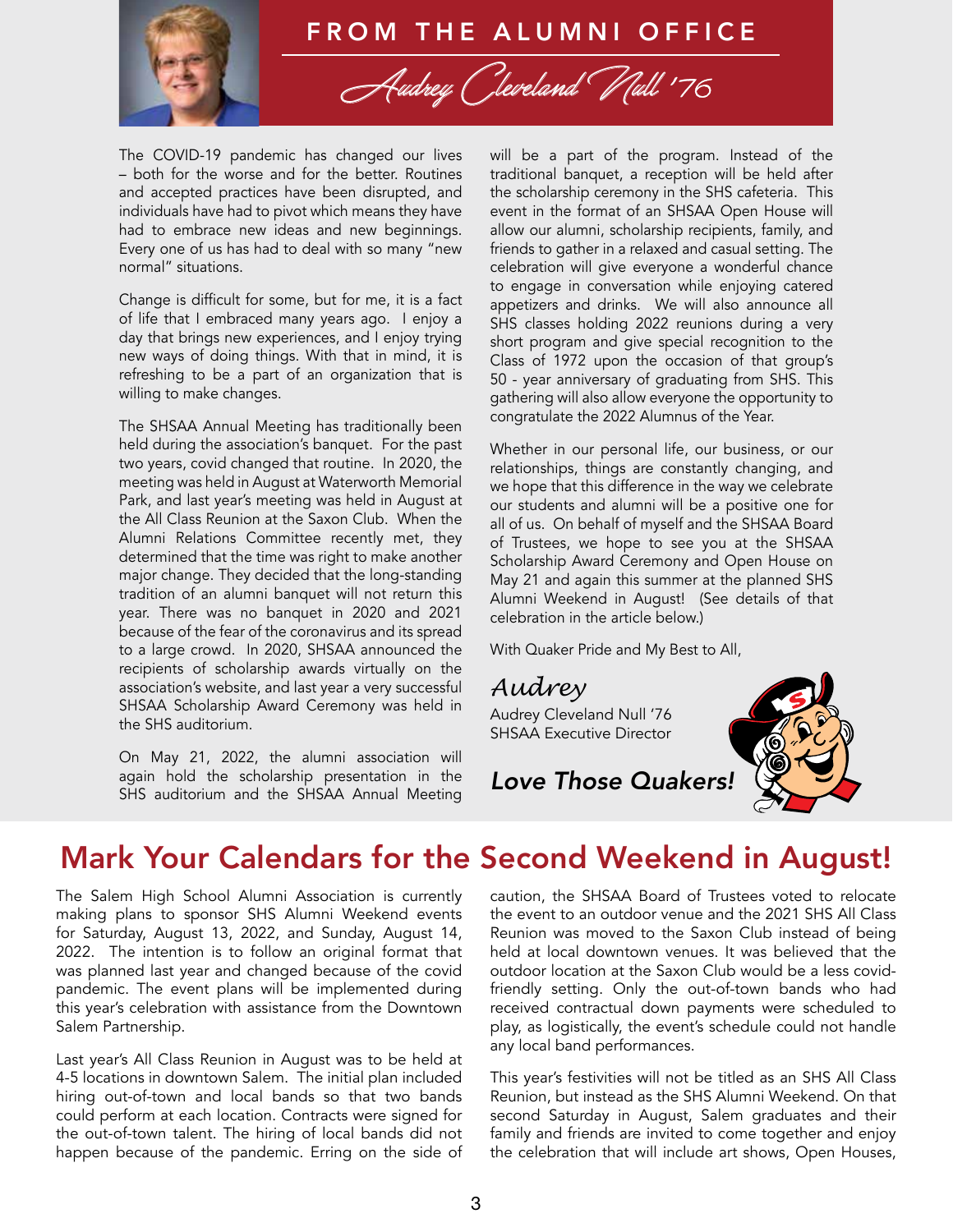shopping, and a large amount of musical entertainment. The alumni association will be assisting local business establishments that wish to feature musical groups by providing grants of sponsorship dollars. SHSAA will also plan to promote the weekend event schedule via various marketing methods. Tickets will not be sold, as most activities will be free of charge unless otherwise advertised. Food and drink will be available at the attendee's own cost at the different venues.

On Sunday evening the fun will continue at Waterworth Memorial Park. The Summer Concert Series will feature an evening concert given by The Ovation Band along with an alumni classic car show. The nostalgic Frostop mug will also be on display. Alumni and their families and friends are encouraged to attend this "SHSAA Night" concert that will feature a band playing music from the 1940s to today's pop and dance favorites.

These sponsored weekend events will be fulfilling part of the Salem High School Alumni Association's mission which is to "honor the organization's past by nurturing friendships and enriching memories." A full schedule of the Saturday and Sunday musical performances and other sponsored events will be available and posted by July 1, 2022.



Friends from the Class of 1969 and the Class of 1970 posed for a picture at last summer's SHS All Class Reunion. Left to right: Wendy Nedelka Detwiler '70, Cindy Vogel Kenst '69, Diana Dominic Halm '69, Sue Taugher Gregg '70, and Carol Vogel Lantz '70.

## A Salute to SHSAA Longtime Treasurer



Charles Gibbs, 95, died peacefully on Wednesday, October 20, 2021, in Salem. He was a graduate of the Salem High School Class of 1943 and the Honored Alumnus of the Salem High School Alumni Association in 1986. Charles and his longtime friend Daniel E. Smith, Salem High School Class of 1946, were instrumental in continuing the more than 100-year legacy of the association. Both men helped to find a permanent

home for the Salem High School Alumni Association and the office the alumni association currently occupies is a result of their foresight.

After his high school graduation, Gibbs served in the Navy, and during World War II, he served in the Pacific Theater before being discharged. When he returned home, he enrolled in classes at Adelbert College, now Case Western Reserve University in Cleveland, and graduated in 1948 with a Bachelor of Science degree in biology. Gibbs later enrolled at the Graduate School of Banking at the University of Wisconsin. He married Margaret Works in 1950 and the couple had a son, Charles Pearce Gibbs, SHS Class of 1971, and three daughters, Ellen Gibbs Caruso, SHS Class of 1972, Emily Gibbs, SHS Class of 1975, and Margaret Gibbs Hoople, SHS Class of 1978.

Gibbs volunteered as a deacon, trustee, and as a member of the investment committee of The First Presbyterian Church of Salem. He was heavily involved in the community as he served as a city councilman for 12 years and as chairman of the city's finance committee. For 17 years, he was a member and chairman of the Salem City Utilities Commission. He also served as the treasurer of the Rotary Club of Salem and as a trustee for the Century House for aged men and women. He was a member of the Salem Golf Club, the selection committee for the Salem Hall of Fame, and a member of the Grandview Cemetery Board. Gibbs was President of RCG, a real estate development corporation, a board member of Peoples Lumber Co., and president of the American Laundry and Dry-Cleaning Inc.

Devoting 40 years to the banking industry, Gibbs was President of The Society Bank, Salem District, and later, he worked as Senior Vice President of The Firestone Bank in Lisbon. With his keen financial background, Gibbs skillfully helped to grow the alumni association's portfolio over his 25-year tenure as treasurer. When he retired from SHSAA in 2002, he left a portfolio of wise investments and an impressive legacy. The \$1,000 bond purchased by alumni in 1907, (the monetary principal of the first transaction), along with many alumni donations had grown to over 5 million dollars.

The members of the Board of Trustees of the Salem High School Alumni Association gratefully acknowledge Charles Gibbs and offer their thanks to him posthumously for an outstanding job in growing the investments of the SHSAA organization.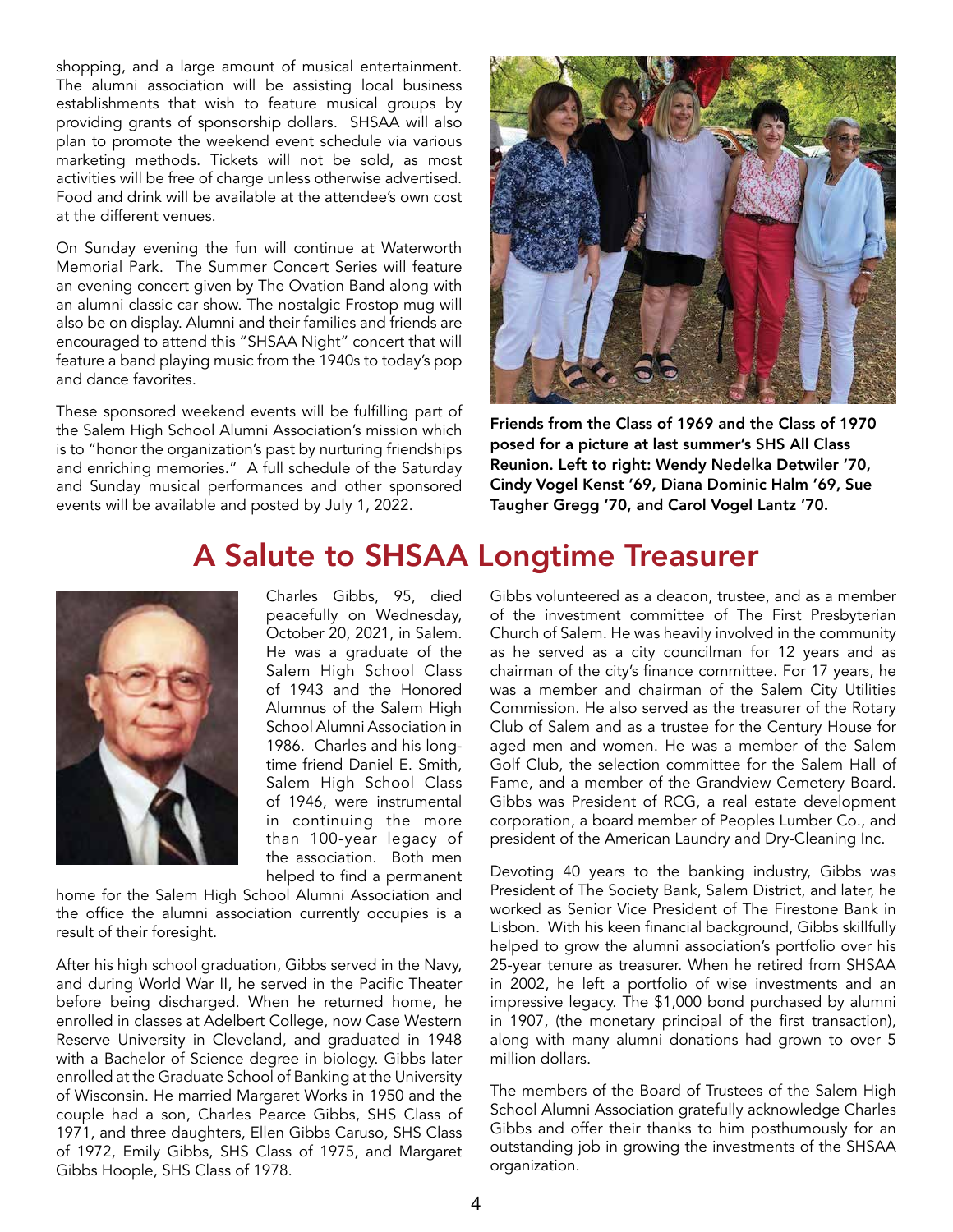## SHS Class of 1971 Celebrates 50 Years

Members of the Class of 1971 began their 50th Reunion activities on Friday, June 18, 2021, with a "meet and greet" held at the Salem Saxon Club. Approximately 50 classmates were in attendance. John Volio provided the entertainment.

Tours of the newly remodeled alumni office were available on both Friday and Saturday. The feature attraction was a Class of 1971 showcase decorated by Ron and Lorna Lucas Hannay. It displayed class memorabilia and photos.

On Saturday night, 51 classmates along with their guests enjoyed a catered buffet dinner at the Salem Golf Club. Decorations of red and black were abundant--balloons and tablecloths-- along with red and black frosted cupcakes and a Quaker Sam 3D cake. Favors included note pads with pens and Quaker Sam jigsaw puzzles. Drawings were held for the door prizes which included Quaker Sam blankets and bobbleheads and Class of 1971 garden stones. Other prizes were framed copies of the alma mater and two baskets of cash.

Along with a class photo, members organized themselves for photos according to the grade schools attended: 15 for Fourth Street School; 12 for Reilly; 9 for Prospect; 8 for St. Paul; and 5 for Buckeye.

Nine past choir members, accompanied by Jan Schaeffer Cox on the piano, sang the Alma Mater. Jan also provided musical entertainment following the Conkle Brothers.

Appreciation was expressed to the reunion committee and to longtime class coordinator Dorothy Drotleff Conser. The reunion committee consisted of Dorothy Drotleff Conser, Ron and Lorna Lucas Hannay, Debbie Snyder McKinley, Maureen Weikart Swiger, Jan Schaeffer Cox, Jean Kiliman Esposito, Don and Karen Getz Brown, Jerry Morrison, Randy Malmsberry, Ron Hrvatin, and John Volio. Thanks were given to all who donated to the class gift or who took part in fundraisers such as the Rotary Club of Salem's flag project. The total class donation to SHSAA was \$8050.



Seated on the floor: Don Brown and Terry Frazier.

(Left to right) Row 1: Rhonda Shaffer, Maree Colian Madgett, Maureen Weikart Swiger, Nancy Fultz McKenzie, Janet Vaughn Glasser, Marsha Foust DeVan, Linda Paxson Christen. Row 2: Cindy Coy, Nancy Owens Bigley, Jackie Montgomery, Pam Martin, Dorothy Drotleff Conser, Karen Getz Brown, Barb Lewis Hissom, Christie Myers Anderson. Row 3: Jan Schaeffer Cox, Karen Shanker Stroup, Jerry Morrison, Ron Hannay, Lorna Lucas Hannay, Lu Ann Limestahl Cole, Jean Kiliman Esposito, Mercy Smith Komar. Row 4: Cris White Swetye, Kathy Pinkerton Grazak, Karen Nedelka, Debbie Snyder McKinley, Mickey Smith Buck, Linda Migliarini Gullufsen, Chris Dimko Thomas, Lori Pastier Kainrad, Joe Beeson, Gary Cook, Debbie Vernon, Gary Herron. Row 5: Ernest G. Stephens, Jim Swetye, Gail Heineman, Jim Klemann, Dan Merrill, Frank Forkel, John Detchon, David Trimm, Mike Stewart, Brandon J. Snyder, Jim Mercier, Rich Charnesky, Jim Shoff, Ron Hrvatin, John Volio, Ed Eakin, Bob Lepley.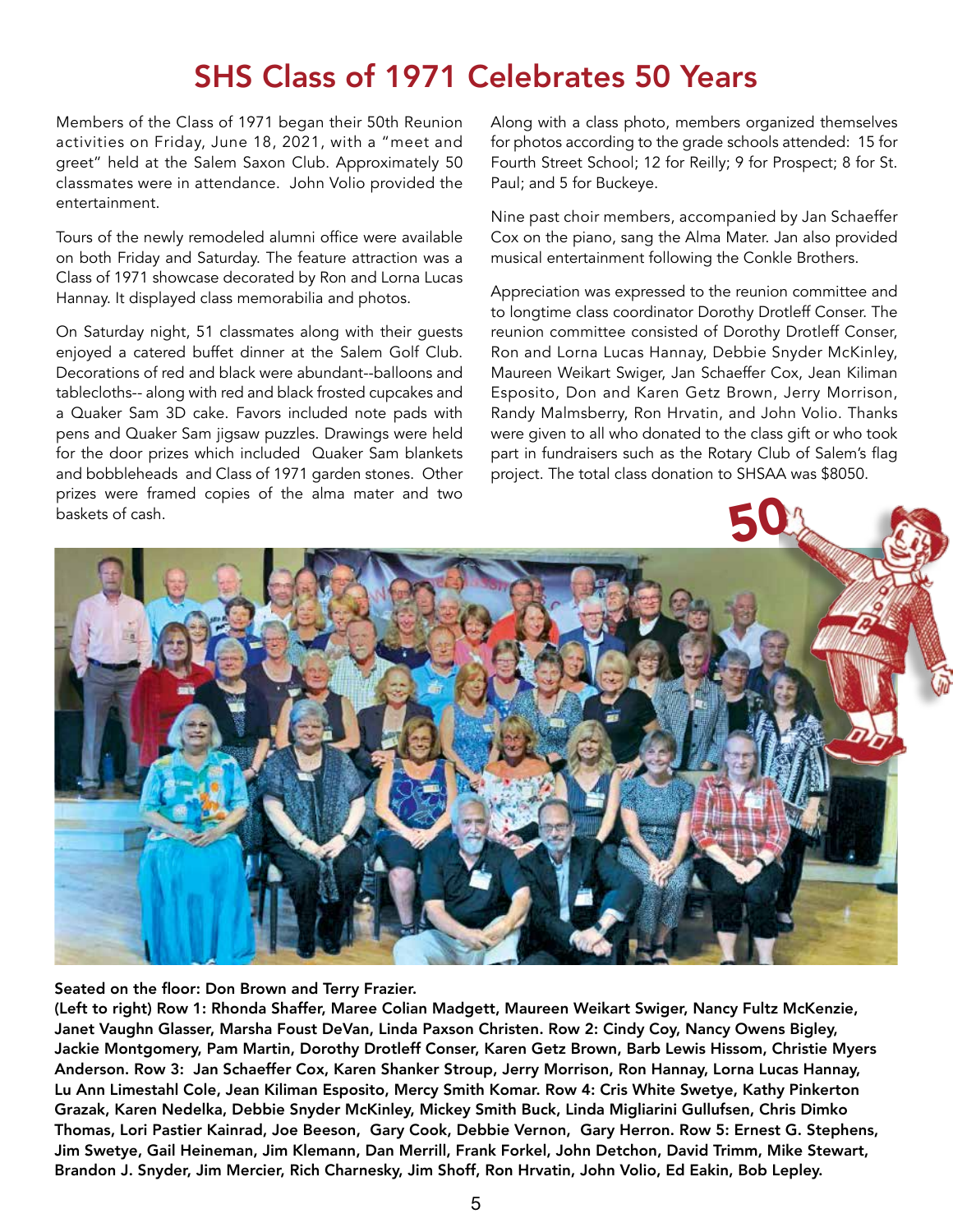## CLASS OF 1957/1958

The SHS Class of 1957 and SHS Class of 1958 will be holding a gathering at the Salem Golf Club on Saturday, July 9, 2022, at 10:00 a.m. for a breakfast buffet. Reservations may be sent to Mary Ruth Stamp by Friday, July 1, 2022. Money will be collected at the door that morning. More information will be available on the Class of 1958 website.

## CLASS OF 1962

The SHS Class of 1962 will hold its 60-Year Reunion on Saturday, August 6, 2022, at the Salem Italian American Club. More details will soon be available. Contact Peg Panezott for more information at 330-332-5789 or email her at panezott@sbcglobal.net.

## CLASS OF 1965

Save the Date! The classmates from the SHS Class of 1965 will be celebrating at a 75th birthday party at the Salem Elks Lodge (downstairs), on Saturday, August 6, 2022. More details will be sent from Class Coordinator Nancy Jensen Ciotti who can be reached by her email at nancy. ciotti@gmail.com.

## CLASS OF 1970

The SHS Class of 1970 will celebrate the 70th birthday of classmates at a party to be held at the Salem Italian American Club on Saturday, July 30, 2022. The festivities begin at 6:00 p.m. Contact Class Coordinator Becky Skowron Grey at bskowrongrey@icloud.com. for more information.

## CLASS OF 1972

Celebrating 50 years, the SHS Class of 1972 has planned activities for Saturday, July 23, 2022. Events will begin with a trip down memory lane via the Salem Historical Society's Quakertown Trolley. A tour of various sites of interest will include Salem Senior High School and Sebo Stadium. A golf outing is scheduled at Salem Hills Golf Course headed by Debbie Sommers Grupposo. On Saturday evening, the members of the class will gather at the Salem Italian American Club with a catered meal by Smokin' Marty's BBQ and music by Tune Weaver's Jeff Dunn. Classmates are reminded to update their addresses with the SHSAA office, as invitations will be mailed out very soon. Visit the Facebook page at Salem Class of 1972 and Friends and submit a friend request to join the group. SHS Class of 1972 Reunion Committee members include Sherry Ayers, Sue August Allenbaugh, Martha Richards, Jackie Pence Hannay, Cathy Raymond Hale, Linda Wickline Boyle, Sue Lederle Dattilio, Becky Wickersham Bricker, and Class Coordinator Barb Capel Shaffer who can be reached by email at Froga28570@aol.com.

## CLASS OF 1973

Save the Date! The 50-Year Reunion is being planned for the weekend of August 11, 12, and 13, 2023. More details will follow. For more information contact Class Coordinator Sue Bricker Kyser at susan kyser@att.net or committee member Debbie Pagani Fehr at sdpags1@yahoo.com.

## CLASS OF 1977

The SHS Class of 1977 will hold its 45-Year Reunion on Saturday, September 24, 2022. A reception at the newly renovated Salem High School Alumni Association office on East State Street will be held from 10:00 a.m. to Noon. Light refreshments will be served. At 4:00 p.m. the class will meet at the home of Diana Monteleone Carli. A potluck dinner will be served at 5:00 p.m. followed by a bonfire, games, and fellowship until 10:00 p.m. More details are being mailed to classmates. For more information contact Rick Fithian at rnfithian@ymail.com.

## CLASS OF 1982

The 40-Year Reunion for the SHS Class of 1982 will be held during the third weekend of August. On Friday, August 19, there will be a Friday Night Mixer/Pool Party hosted by Joyce Minamyer starting at 6:00 p.m. for classmates and guests. On Saturday, August 20, there is a Class of '82 Golf Outing followed by a Class Reunion Celebration at the Italian American Club at 7:00 p.m. Check the Class of 1982 Facebook page for details regarding the golf outing. The celebration at the IAC requires no RSVP, but classmates are encouraged to bring a food item to share. Donations will be accepted at the door. On Sunday, August 21, class member Jim Harrington will host a brunch at his home at 11:00 a.m. The Class of 1982 Facebook page will have more details closer to the time of the event. For information please email the Class Coordinators - Frank Zamarelli at frankz99@aol.com or Matt Yerkey at myerkey@neo.rr.com.

## CLASS OF 2002

The SHS Class of 2002 will be celebrating its 20-Year Class Reunion this fall for a weekend of fun. They will meet at the Homecoming football game on Friday, September 23, and then gather on Saturday, September 24 for an evening out. For more information, please join the Salem High School Class of 2002 Facebook page or email the class at salemhighschoolclassof2002@gmail.com. Class coordinator Amanda Jesko Miles can be contacted at amanda.jesko@gmail.com.

## CLASS OF 2012

Plans are being made for the Class of 2012 10-Year Class Reunion. Classmates are discussing getting together on a Friday/Saturday night for a Quaker football game. Watch for more details and contact Class Coordinator Annie Saltsman-Zeno at aesaltsman@gmail.com for questions or information.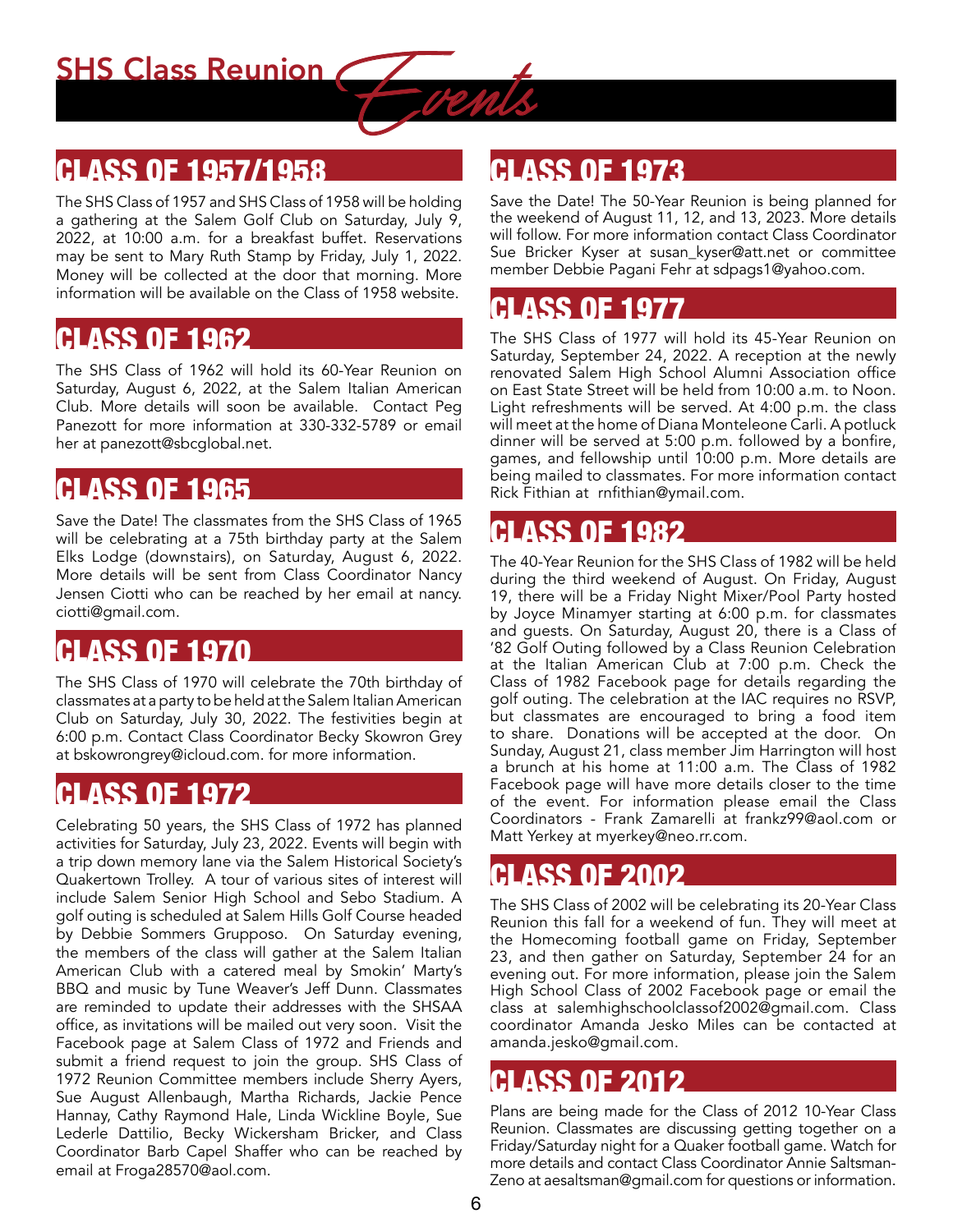**SHS Alumni Association** 

## SHSAA SCHOLARSHIP AWARD CEREMONY

This program will honor the students who are receiving SHSAA 2022 scholarships and include the SHSAA Annual Meeting. Special recognition of the 2022 SHSAA Honored Alumnus will also be a part of the evening's event. All are welcome and no tickets will be needed for admission.

Date: Saturday, May 21, 2022

Location/Time: SHS Auditorium – 6:30 p.m.

Contact: Scholarship Chairperson Jean Kiliman Esposito at jmkespo@ yahoo.com or Exec. Director Audrey Cleveland Null at audrey@ salemohioalumni.org



## SHSAA OPEN HOUSE

This celebratory reception will immediately follow the SHSAA Scholarship Award Ceremony. It will be an opportunity for all alumni, scholarship recipients, and family and friends to meet and greet each other and congratulate scholarship recipients and the 2022 SHSAA Honored Alumnus. A short program will recognize the 50-Year SHS Class of 1972, and we will announce the schedule of class reunion events. Catered refreshments will be served. All are welcome and there is no ticket needed to attend this gathering.

Date: Saturday, May 21, 2022

Location/Time: SHS Cafeteria – Following the SHSAA Scholarship Award Ceremony at approximately 8:00 p.m.

Contact: Alumni-Relations Chairperson Mickey Cope Weaver at mawweaver@aol.com or Exec. Director Audrey Cleveland Null at audrey@salemohioalumni.org

## SHS Alumni Weekend

Plans are being made for a weekend of music, art, Open Houses, and activities that will bring together SHS alumni and friends! The Downtown Salem Partnership and the Salem Summer Concert Series Committee have joined together with SHSAA for multiple planned events for all to enjoy. There is no cost for these activities unless advertised by the venue in advance. A full schedule of events will be available by July 1, 2022.

Date: Saturday, August 13, 2022 and Sunday, August 14, 2022

**Location: Downtown Salem venues** and Waterworth Memorial Park

Contact: Alumni-Relations Chairperson Mickey Cope Weaver at mawweaver@aol.com or Exec. Director Audrey Cleveland Null at audrey@salemohioalumni.org

Please access the SHSAA website at www.salemohioalumni.org or the SHSAA Facebook page for changes or updates to these events and for other SHS reunion celebrations.



Another construction project will soon be started at SHSAA as the back wall of the historic building has suffered from age and needs to be repaired. Lencyk Masonry Company from Youngstown, Ohio secured the building's wall with wood supports in the fall. The structural engineering firm Barber and Hoffman from Cranberry Township,

Pennsylvania, and construction company Adolph Johnson & Son from Mineral Ridge, Ohio, were selected to aid the alumni association with the work that needs to be done. Local bids from Salem area contractors were obtained before Adolph Johnson & Son, the company who did the 2019 renovation, was awarded the bid at the end of March.



Happy Birthday, SHSAA! On June 1 4 , 2 0 2 2 , t h e alumni association will be 140 years old. We can all be proud of its longevity and success. Alumni and friends are encouraged to

honor the occasion by purchasing a specially created SHSAA Founders' Day Birthday Box, full of Salemcentric items. Half of the cost of the box will be recorded as a donation to the association. Orders will be taken, and the boxes will be available for pick up or will be mailed at an added cost. Details about the Birthday Box will soon be posted on the website and SHSAA Facebook page.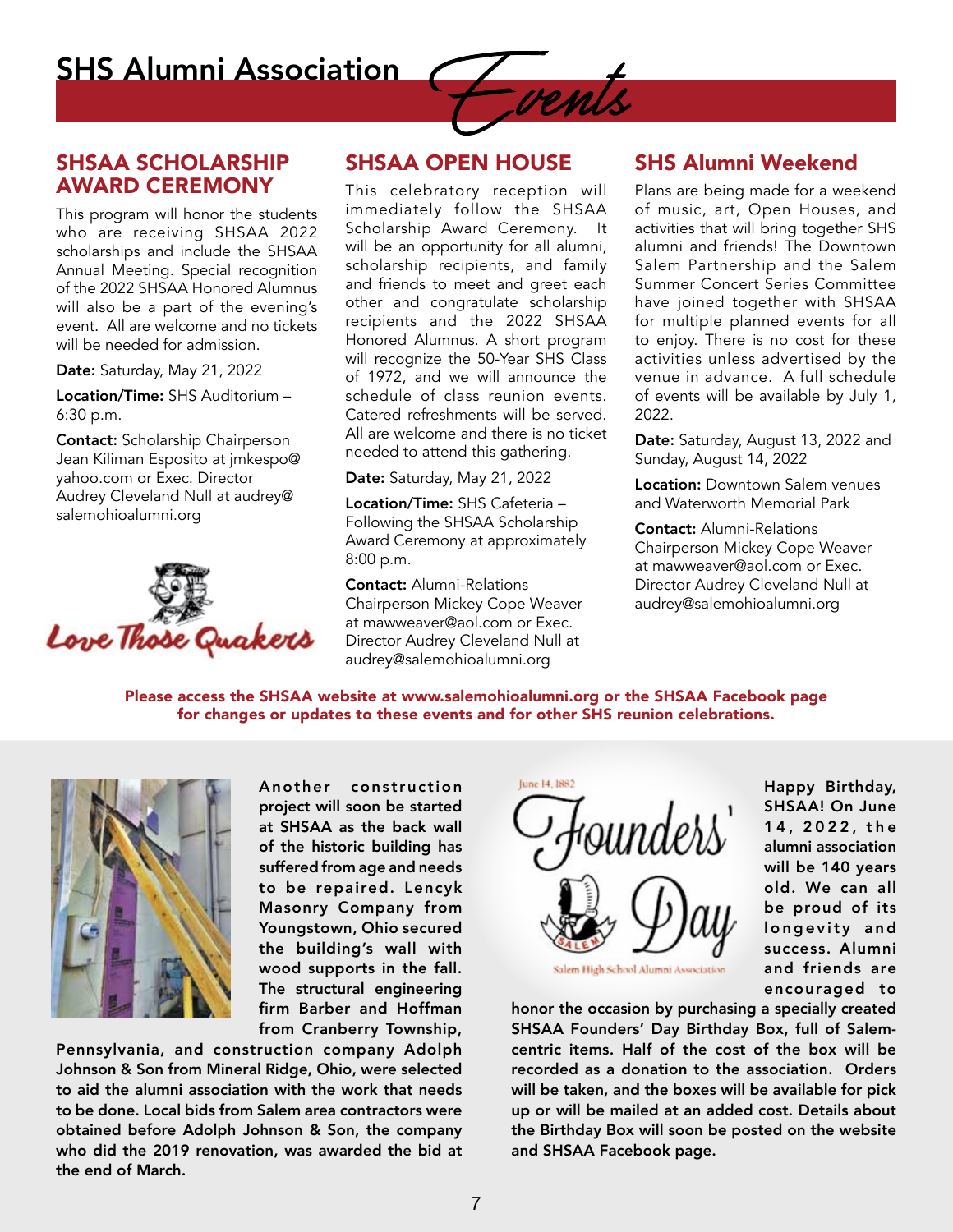## The SHSAA Wall of Art Is a Work in Progress

The Salem High School Alumni Association has started to build a wall of art featuring pieces created by Salem graduates. It is hoped that many connections with SHS alumni, the artists, and the local community will be made by bringing alumni artwork into the association to be enjoyed and shared.

Late last summer, SHSAA Alumni Relations Committee Chairperson/Second Vice President Mickey Cope Weaver, SHS Class of 1960, collaborated with Executive Director Audrey Cleveland Null '76 to organize all the art that had been donated to the alumni association over the years. Various paintings and other pieces of art were hanging in separate locations throughout the office. "The second floor of the newly renovated office is where the Board of Trustees conducts meetings. The east wall of the room was blank and had track lighting attached to the ceiling from the former tenant. We decided it was an ideal spot for featuring alumni artists," Null said. "Mickey volunteered to assist in hanging the art, and the idea of completing the wall with other donations



Two unique glass art pieces of Quaker Sam and the Quaker Lady were donated in December 2021 by the Keener family. Carmen Keener from the SHS Class of 1991 began Only Carmen Designs after she started making handcrafted jewelry for herself and as gifts for family and friends. There was such a wonderful response and reaction that she decided to start selling her commissioned original glass medium art pieces. Carmen had her family help her when she worked on the Salem pieces. We thank the Keeners for this wonderful donation to the alumni association. (Left to right) Don Keener, Carmen Keener '91, Marilyn Tasker Keener, SHS Class of 1966, and John Keener, SHS Class of 2000.



SHSAA Alumni Relations Chairperson/Second Vice President Mickey Cope Weaver '60 is proudly standing beside a large variety of art pieces that were previously donated to the association. Alumni artists that are interested in donating to the SHSAA Wall of Art are asked to contact the office for more information.

from Salem graduates was born." Vicki DeJane Zeigler, SHS Class of 1965, helped Weaver with the project.

Now the objective is to solicit art from Salem alumni artists and complete the wall by this summer's SHS Alumni Weekend celebration in August. All donations will become the property of the alumni association. Also, donors will be asked to acknowledge that their piece of art will live on the SHSAA Wall of Art, thus finding its permanent home. SHSAA requests that the artwork be properly framed. Background information describing the piece and the artist should accompany the art, as a catalog/information guide will be created for those visiting and viewing the SHSAA Wall of Art.

"The association will be holding an SHS Alumni Weekend Open House on Saturday, August 13, 2022, from 11:00 a.m. until 3:00 p.m., and we invite our alumni and friends to stop in during the weekend celebration," said Weaver. "We will also be highlighting the display of alumni authors in one of our office's showcases. The donation of books from our alumni authors is very much appreciated, as it is one of our most popular displays."

Alumni artists and authors are encouraged to contact Null at the SHSAA office to arrange for art or book donations. Quaker pride is exemplified when we recognize the artistic and literary talents of our SHS graduates!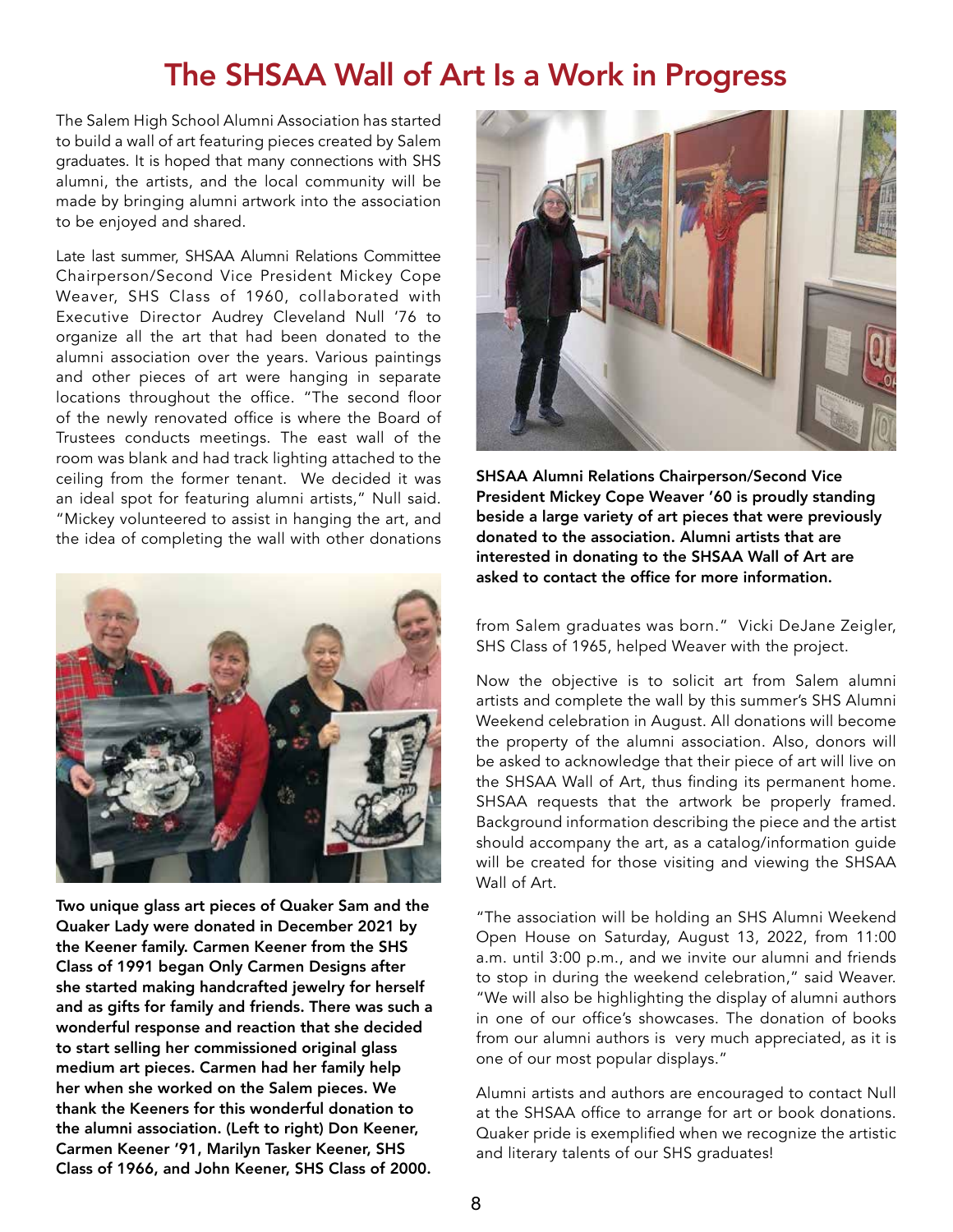

A popular showcase in the alumni association's lobby is the display of fiction and non-fiction books written by SHS graduates. The Salem High School Alumni Association gratefully accepts donations from Salem alumni who have authored a book. We are proud to add them to our impressive display for all to enjoy.



Is this your artwork? We are trying to locate the artist who created these four pieces in SHS art class during the years 1972-1975. Sharon Janovec from the SHS Class of 1975 stopped into the alumni association office and said she found them and wanted to return them to their owner. We ask that the artist please contact us at SHSAA. We would like to return them or have the person who created them donate the artwork to the SHSAA Wall of Art.



basketball team! We are proud of the Lady Quakers who won the Ashtabula Lakeside Division II district title and were the winners of the first regional semifinal game since the 2003-2004 season. Coach Sarah Hamilton, SHS Class of 2005, was selected as the 2022 Columbiana County Coach of the Year and successfully led the Lady Quakers to a 20-5 record. *Love Those Quakers!*



Football - 8-4 Volleyball - 14-10 Boys Soccer - 10-6-1 Girls Soccer - 15-3 Boys Golf - 1-12 Girls Tennis - 7-14

Boys Basketball - 9-14 Wrestling team - 16-7 - EOWL Division 2 Tournament Champions Boys Cross Country - 1st County - 3rd League

- 4th District 12th Regional
- Girls Cross Country 1st County 2nd League 1st District - 4th Regional - 4th State

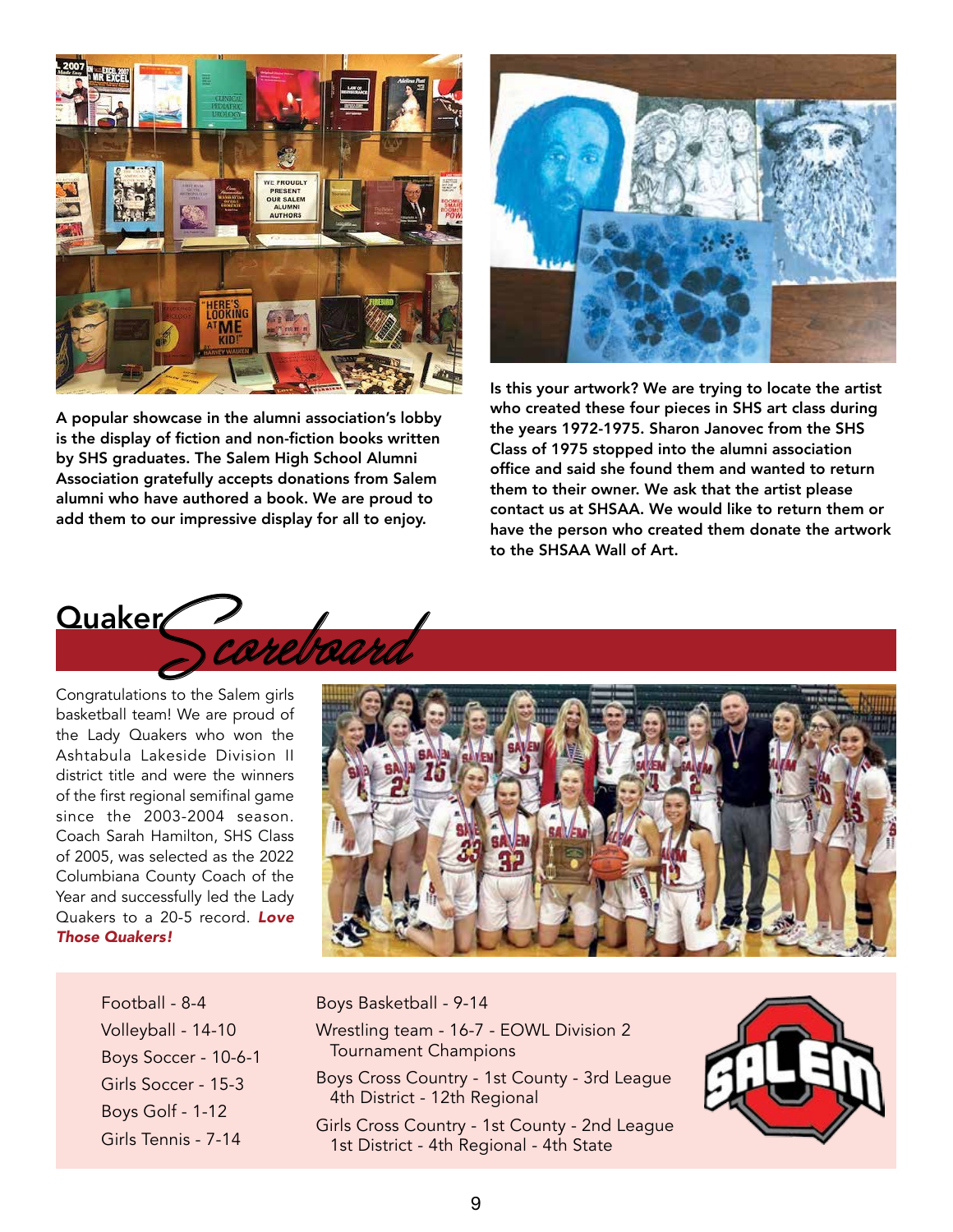

Please submit any alumni news or alumni accomplishments to audrey@salemohioalumni.org by October 1, 2022, for inclusion in the Summer/Fall 2022 SHSAA newsletter.





Randy Strader has gained well-earned recognition for three very different endeavors. Throughout the Salem area, he is known for his local Tribute Band that plays concerts at a variety of venues and events. His former band, Randy and the Renegades, toured with Dick Clark's Caravan of Stars in the

'60s, playing at state fairs, county fairs, and clubs. Strader has been recognized by ASCAP (the American Society of Composers, Authors, and Publishers) for 70 musical copyrights from 1961 to 2001, some of which were used in movies, TV, and for various recording artists.

His second achievement involves fluid power, which is the use of fluids under pressure to generate, control, and transmit power. He successfully advanced fluid power applications from 1981 through 2010 and received 2 hydraulic device patents while working with NFPA (National Fluid Power Association). Strader holds a 7th-degree black belt in karate and also has won many championship awards for shot put at the national level of USA Track and Field Association competitions. He is listed in the "Who's Who in Track and Field" and entered the Ohio Senior Olympics Hall of Fame in 2013.





With more than 50 years of experience in system safety, reliability analysis, probabilistic risk assessment, and safeguards and security analysis, Howard E. Lambert, Ph.D., P.E., has conducted numerous chemical process safety and availability studies. He worked eight years on a fault tree analysis (FTA)

study of the Defense Waste Processing Facility (DWPF) at the Savannah River Site (SRS), addressing fire and explosion

hazards. He is the author of the fault tree computer code IMPORTANCE that has been used by several organizations worldwide for conducting major process hazards reviews including Boeing Aerospace Company where IMPORTANCE was ranked number one in fitting the needs of the U. S. Air Force.

Dr. Lambert has also taught numerous training courses in reliability, safety engineering, and probabilistic risk assessment. He is a registered professional engineer in the State of California in the areas of nuclear engineering and safety engineering and holds a Ph.D. from UC Berkeley in Nuclear Engineering, an ME in Nuclear Engineering from the University of Florida, a BE in Chemical Engineering, and a BS in Mathematics from Youngstown State University. A listing of Dr. Lambert's publications and other information can be found at www.FTAASSOCIATES.com.





**Brian Barr** was elected to the Explorers Club in New York City in July of 2021. The Explorers Club is an international organization dedicated to the advancement of field exploration and scientific inquiry. Barr was elected for his participation in several U.S. Air Force Advanced Range Instrumentation Aircraft (ARIA)

flights flown by the 4950th Test Wing from Wright-Patterson Air Force Base in support of the NASA Space Shuttle in the late 1980s and early 1990s. ARIA crews flying out of WPAFB located near Dayton, Ohio, tracked Space Shuttle launches, provided communication links with ground controllers, and collected downrange telemetry data on shuttle missions. They also tracked the launch of unmanned space probes including the Galileo probe to Jupiter and the Magellan probe to Venus in 1989.

Barr is a pilot and was assigned to the 2750th Air Base Wing and Aeronautical Systems Center headquarters while at WPAFB. Other members of the Explorers Club include Jeff Bezos and Elon Musk and past members Neil Armstrong and Teddy Roosevelt.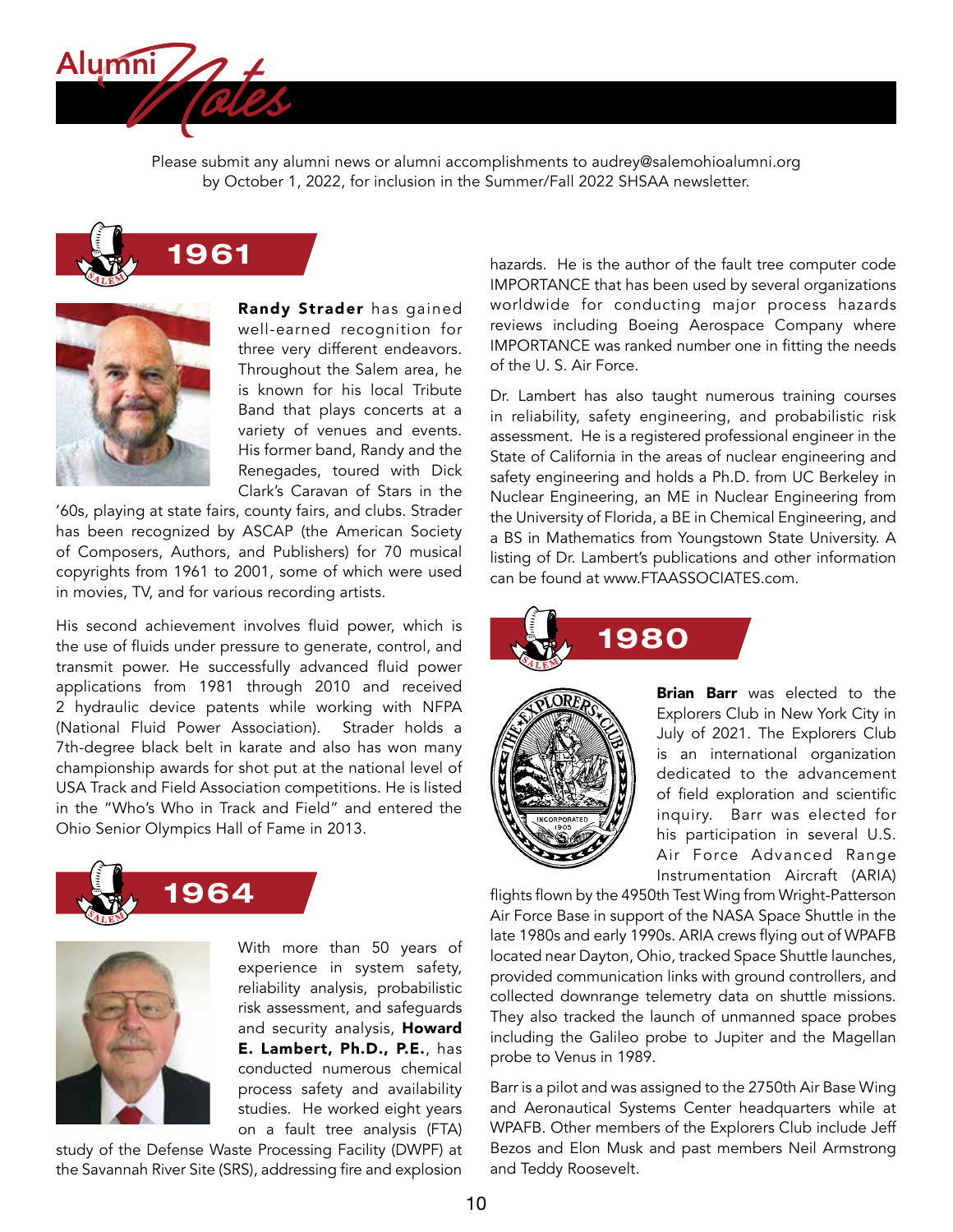



Effective as of January 3, 2022, Gertrude "Gert" Wilms joined the City of Akron's administration as the Chief of Staff. Her duties include overseeing all functions of the Mayor's office, managing messages and communications for the city, and overseeing strategic initiatives and special projects. Wilms graduated from

the Ohio State University with a double major in history and political science and received her Juris Doctor and Master in Public Administration from the University of Akron. She was admitted to the Ohio Bar in 2001.

While in law school, Wilms began her career in public service as an advocate with the Battered Women's Shelter of Summit County, helping survivors of domestic violence navigate through the local criminal and domestic relations courts. The following year, she took a position with the Akron Prosecutor's Office, and for nearly two decades Wilms served the Akron community as a municipal prosecutor. In 2012, she was appointed to Chief City Prosecutor and prosecuted more than 10,000 cases. Wilms performs volunteer service on numerous community councils, coalitions, task forces, and boards. She serves as the LGBTQ Liaison to Mayor Horrigan and as a founding member of the Akron Pride Festival.



Two of the poems of **Elizabeth** Tussey have been selected for publication in *I Thought I Heard a Cardinal Sing: Ohio's Appalachian Voices.* Published by the Academy of American Poets and the Andrew W. Mellon Foundation, the anthology was sent to 732 libraries in Ohio in March 2022. Tussey's poetry

may also be found in *Women of Appalachia, Volume 7*. A prose memoir book chapter connecting her experience as the daughter of two Kent State Shooting survivors to her love of horror films will be included in a collection of essays about philosopher Mark Fisher's concept of Hauntology and childhood experiences with horror films.

Tussey graduated in 2008 with a Bachelor of Arts in English from Kent State University, earned a Master of Fine Arts in 2012, and is currently working on a Master of Library and Information Science at the University of Pittsburgh.



Remember to please "Like" the SHSAA Facebook page for weekly SHS alumni news.

## SHS Alumni...Do We Have Your Email Address?

We often communicate with alumni through email correspondence, and we want to be sure we have your email address. Please access the SHSAA website at www.salemohioalumni. org and click on **CONTACT US**. It will give you the opportunity to update your contact information if needed, and more importantly, it will give SHSAA your personal email address. You can reach us by phone at 330-332-1427, Monday through Friday, 9 a.m. - 1 p.m., or visit us at the office in downtown Salem at 330 East State Street, Salem, Ohio 44460. Direct email contact with a response can be made at info@ salemohioalumni.org.

The Salem High School Alumni Association always welcomes communications from alumni about current and upcoming events, alumni news, recent passings, and other pertinent information you wish to share with the association. Please inform us so we can update the SHSAA website, Facebook page, and this newsletter. Contact us at the office email or directly to Executive Director Audrey Cleveland Null at audrey@salemohioalumni.org.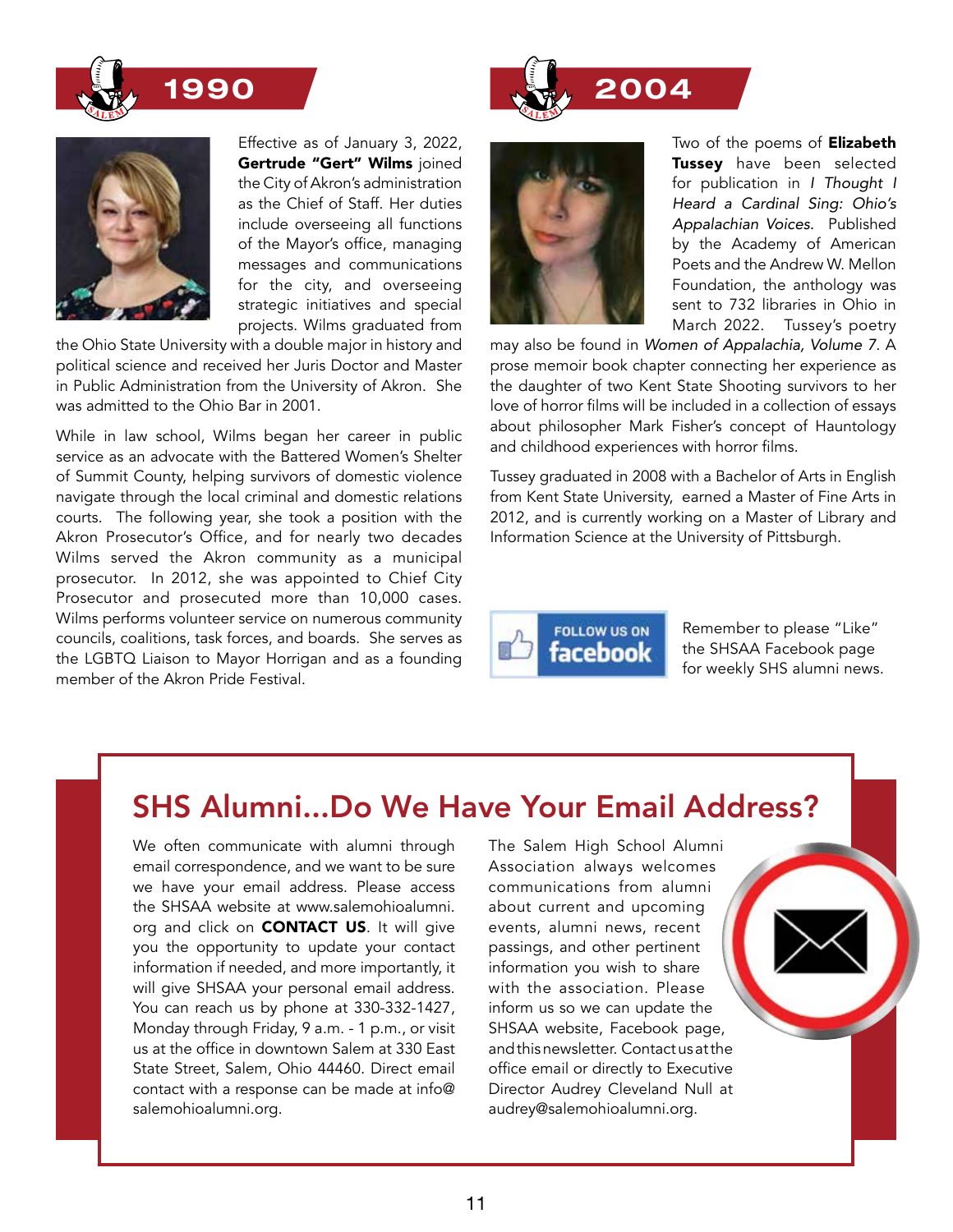## There are Many Ways to Give to SHSAA

Volunteer: Volunteering can be fun and a rewarding way to give back to the association. Contact the SHSAA office staff to learn about volunteer opportunities.

Donate in memory or honor of a loved one: Any size tax-deductible contribution can be made as a tribute to someone special in your life. The office notifies all family members of memorialized individuals and a listing is made in the SHSAA newsletter.

Class Gifts: Many SHS classes choose to raise money amongst themselves and within the community or to mark a special class reunion year.

Create a Named Scholarship: Gifts of \$100,000 or more can be donated to the SHSAA to give a specific \$5,000 scholarship in perpetuity.

Make a Bequest: Remembering the SHSAA in your will is easier than you may think. Contact our offices for more information.

## Become a member of our Recognition Societies:

- Lifetime Society: Annual donations of at least \$100 recognized after three years of continued giving
- Leaders Society: Donation of funds by living donors totaling at least \$10,000 but less than \$100,000
- Memorial Society: Donation of funds by bequeathments or memorials totaling at least \$10,000 but less than \$100,000
- Quaker Sam Society: Donation of funds totaling at least \$100,000
- Quaker Lady Society: Donation of funds totaling at least \$250,000
- 1882 Founders Society: Donation of funds totaling at least \$500,00
- Legacy Society: Membership for individuals who commit to leaving the alumni association a legacy through their estate

## LIFETIME SOCIETY:

Annual giving of \$100 and above per year for at least the past three years Marion Ackerman '56 Peter '82, M.D., and Sherri Apicella Linda Sue Benson '77 Frank '86 and Lisa Bezon Timothy Breit '71 Kevin '74 and Linda Bush Alan Cope '56 Tim '78 and Melissa Moffett '78 Costa Nicholas Costa '12 Thomas Darling '80 Adna Day '57 Larry '60 and Marsha Elrod '64 DeJane John '84 and Georgina Apicella '85 Dermotta Susanne Yates Earlabaugh '64 Richard Elliott '66 Bill and Jean Kiliman '71 Esposito John "Jack" Gottschling '54 Gerald Gross '49 Russell Hackett '64, M.D. Robert (Randy) Hansell '72

Marjorie Vaughan Hone '59 Thomas C. Hone '62 Charles L. Joseph '65 Hugh Kells '59 Sue Brink MacDonald '71 Jerry '49 and Margaret Miller Daniel T. Moore '95 Peter '76 and Audrey Cleveland '76 Null M. Jay '66 and Mary Oana Graham Parks '89 Tom Patterson Robert '77 and Christine Ruark Steven Sabol '62, M.D., Ph.D. Mark '78 and Wendy Storey '77 Saltsman Bob '54 and Linda Sebo Bobbi Pauline Seguin '82 Mary Beth Lowdermilk Shirk '79 Joe '66 and Madeline Patton '77 Shivers Thrivent Charitable Impact and Investing William Urbanowicz Sr. '48 Thomas '75 and Barb Coy '74 Wagner Robert Woolman '99

Carol Headland

Sam and Rebecca Kynett '77 Wyss Matthew '82, D.D.S. and Wanda Yerkey Frank '82 and Glory Zamarelli Jeff '81 and Jennifer Secrest '82 Zimmerman

## LEADERS SOCIETY:

Living donors who have donated \$10,000 but less than \$100,000

Marion Ackerman '56 Nancy Cope Murphy '58, Michele Cope Weaver '60, and Susan Cope '65 Philip '61 and Marjory Greenisen Honorable Dean Hansell, '70 Todd '81 and Julie Olson David '66 and Kathleen Scahill '68 Roberts Mary Beth Lowdermilk Shirk '79

## MEMORIAL SOCIETY:

Deceased individuals or families who have given or bequeathed funds, or for whom memorial donations have been made totaling at least \$10,000 but less than \$100,000

Ruth Ann Altenhof '53

D. Nelson and Marion Bailey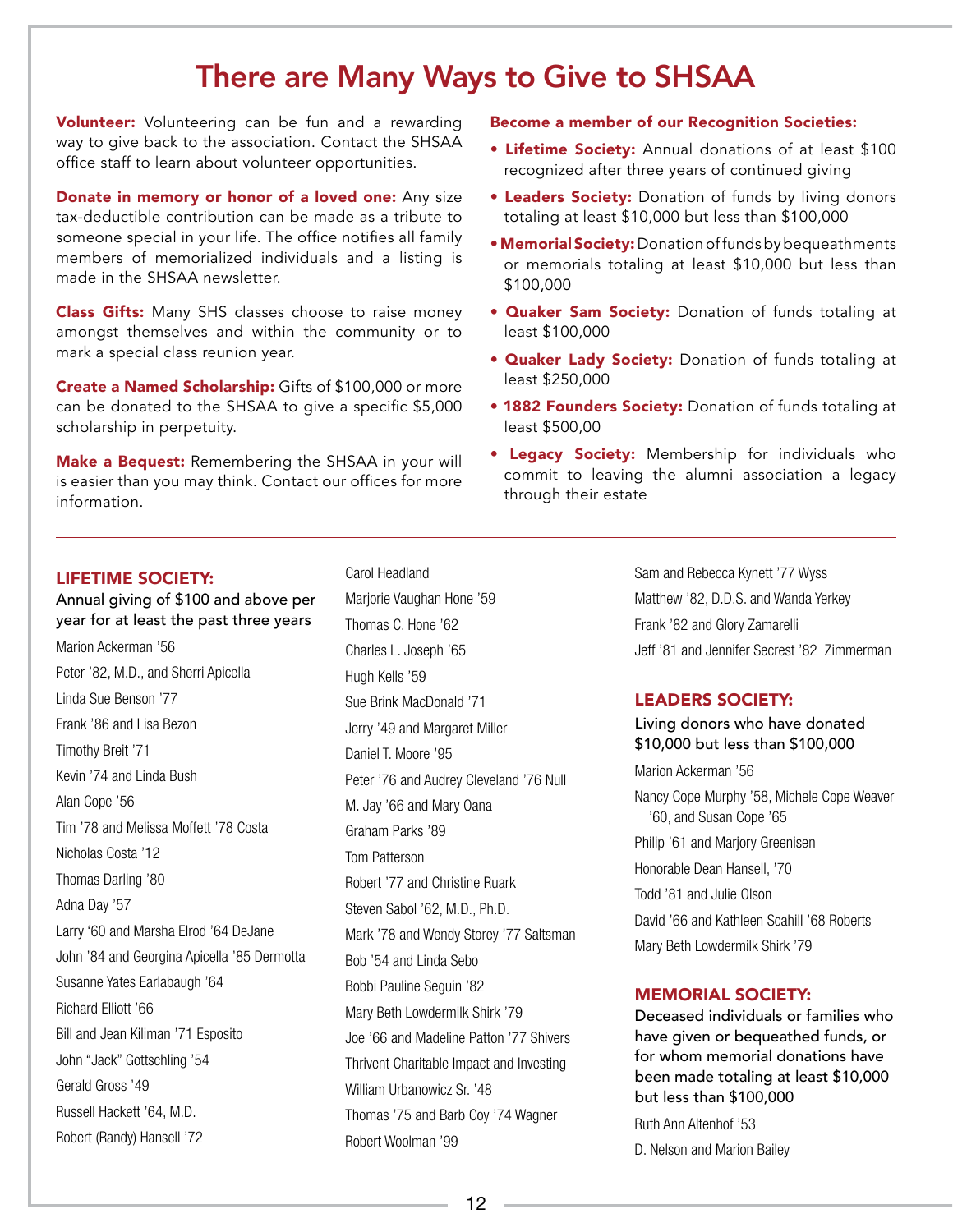John George Birk '36 Burt (Carl) '42 and Mary Capel Fred E. '25 and Doris S. Cope Richard M. Coppock '56 Mary Anderson Dunn 1897 Wade '29 and Stella Loop William Guappone '35 Harold F. Hoprich '38, M.D. Betsy Young Johnson '59 David W. Jones '43, M.D. Henry '37 and Aliliva Juhn Joseph F. Kelley '45, M.D. Russell C. Loudon '46 Jack B. Lozier '48 John Mulford Sr. 1917 Donald and Betty Roessler '42 Greenamyer Mildred Barber Schuster '33 J. Floyd Stamp '32 Dorothy Failer Sullivan 1921 Eleanor Szkola '37 Olive Tetlow Harvey Walken '46 Edith Lynn White 1917 Eugene '27 and Virginia Young

## QUAKER SAM SOCIETY:

## Donations of \$100,000 and above

Joel E. Greenisen '54 Emma Bauman Holmes '43, Ph.D.

W. Robert Lowry II '73 and Family

- Howard (Doc) Pardee Family and scholarship benefactors
- C. Richard and Dorothy Pozniko '52 Beam

Florence C. Schafer '23

- Virginia E. Snyder '43 and scholarship benefactors
- John R. Stratton '64, M.D. and Carolyn Webster-Stratton, Ph.D.

Doris Tetlow '22

- Matt Yerkey '82, D.D.S. and Wanda Yerkey
- Salem High School Class of 1966
- Salem High School Class of 1968

## QUAKER LADY SOCIETY:

## Donations of \$250,000 and above

John F. Cone '44, Ph.D. Max M. Fisher '26 Charles F. Fox Frederick E. '46 and Dana A. Notman Gaunt Robert '50 and Nancy Howell '53 Hickey, Leo '74 and Suzanne Hickey, Keith Hickey, Adam

- '06 and Caitlin Hickey, Robert "Nick" '73 and Lois Hickey '77 Peters, Nicholas A. Peters '98, Benjamin Peters, and Hickey Metal Fabrication
- J. Robert Sebo '54
- Floyd W. Stone, D.D.S. and Cora May Reich Stone '35

## 1882 FOUNDERS SOCIETY:

Donations of \$500,000 and above Leon H. and Enid Colley John P. Sharp Jr. '46

## LEGACY SOCIETY:

Living individuals who commit to leave a legacy through estate planning:

Peter '82, M.D. and Sherri Apicella Timothy '78 and Melissa Moffett '78 Costa Edward and Bonnie Youtz '64 Verminski

## SHSAA gives scholarships in these two categories:

## ACADEMIC MERIT SCHOLARSHIPS:

Provided to graduating Salem High School seniors with 3.5 or higher grade point averages through the generous donations of all donors to the Salem High School Alumni Association.

## NAMED SCHOLARSHIPS:

Bestowed in recognition of donation of funds totaling at least \$100,000

Charles F. Fox Medical Scholarship

Doris Tetlow Scholarship

E. Blair Yerkey Memorial Ohio State University **Scholarship** 

Elizabeth (Lizzie) Lowry Memorial Compassion **Scholarship** 

Emma Bauman Holmes Vocational Scholarship

Florence C. Schafer Scholarship

Floyd and Cora May Reich Stone Vocational Scholarship

Fred and Dana Gaunt Pharmacy Scholarship

Greenisen College Leadership Scholarship

Greenisen Leadership Scholarship

Hickey Metal Fabrication Vocational Scholarship

- Howard (Doc) Pardee Instrumental Music **Scholarship**
- J. Robert Sebo Achievement Scholarship
- J. Robert Sebo Bowling Green State University Scholarship
- J. Robert Sebo College Scholarship

John F. Cone Humanities Scholarship

John Michael Pozniko Engineering Scholarship

- John P. Sharp Jr. Engineering Scholarship
- John P. Sharp Jr. Entrepreneurship Scholarship
- John P. Sharp Jr. Outstanding Performance **Scholarship**

John P. Sharp Jr. Scholarship of Promise

John R. Stratton and Carolyn Webster-Stratton Medical Student Scholarship

Leon H. Colley Scholarship

Lois A. Peters Memorial Business Scholarship

Max M. Fisher Athletic Scholarship

Nancy Hickey Memorial Healthcare Scholarship

Nina J. Cone and Stephen F. Cone Music **Scholarship** 

Salem High School Class of 1966 Scholarship Salem High School Class of 1968 Scholarship

Virginia E. Snyder Scholarship

We offer our sincerest thanks to all donors for their ongoing support. Quaker pride runs deep and we are proud of the philanthropic spirit that perpetuates the mission of the Salem High School Alumni Association. The dedicated commitment from SHSAA contributors is second to none and we appreciate the generosity that flows from our alumni and friends!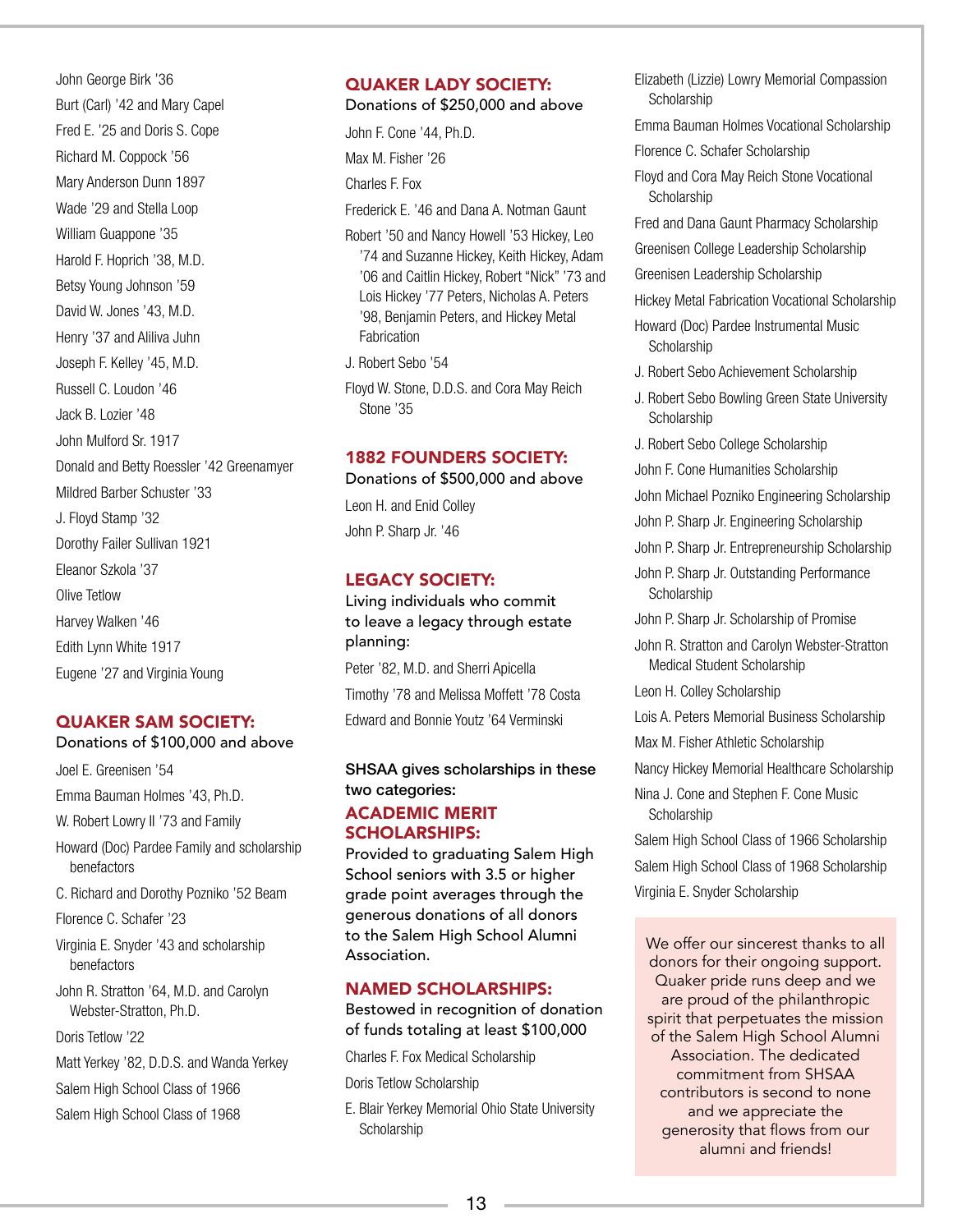# DONATIONS

We thank our alumni and friends for their ongoing support and kind generosity. SHSAA received \$186,006.00 in contributions between July 1, 2021 and December 31, 2021. This total includes contributions towards class gifts, designated and undesignated contributions, the Elizabeth "Lizzie" Lowry Memorial Compassion Scholarship, and All Class Reunion monies. Many thanks to all donors for helping the next generation of SHS graduates pursue their goals.

## Class Gifts

Class of 1961

Lorraine Pardee Bell '61 Monument, CO

## Class of 1961

In Memory of Janet Call '61 Lorraine Pardee Bell '61 Monument, CO

Class of 1965 Susan Sweet Geil '65 Portage, MI

## Class of 1966

Joe '66 & Madeline Patton '77 Shivers Salem

### Class of 1966

## In Memory of Deceased Classmates of the Class of 1966

Gayle J. Thomas '66 Salem

James Lantz '66 Ron Whitehill '66 Ashland, OH

#### Marian Davidson Sheen Zeigler '43

Antoinette "Toni" Sheen '66 Phoenix, AZ James Durand '66 Phoenix, AZ

### Mike '38 & Alice Sobona '41 **Oana**

M. Jay '66 & Mary Oana Starkville, MS

### In Honor of Classmates from the Class of 1966

Janet Falkenstein Taylor '66 Indianapolis, IN

Class of 1968

Charles Alexander '68 Columbus, OH

## Class of 1971

Bill & Jean Kiliman '71 Esposito Salem

Christine Dimko Thomas '71 Akron, OH

Class of 1971 Salem

Dorothy Drotleff Conser '71 Salem Timothy R. Breit '71 Silverdale, WA

## Class of 1971 In Memory of Deceased

Classmates - Class of 1971 Sue Brink MacDonald '71 Honey Brook, PA

Gilbert "Gibby" Bartha '59 Dorothy Drotleff Conser '71 Salem

## Jeff Shasteen '71

James A. Shoff '71 Simpsonville, SC

Kathy Weber Bartha '61 Dorothy Drotleff Conser '71 Salem

Patricia Coffman Walton '64 Dorothy Drotleff Conser '71 Salem

Sandra Drotleff Gordineer '61 Dorothy Drotleff Conser '71

Salem

## Class of 1972

Debbie Hunston '72 Perrysburg, OH

#### Class of 1977 - Scholarship Fund

Bill & Jean Kiliman '71 Esposito Salem David Sabatino '77 Lakeland, FL Debra Hrvatin Stover '77 Canton, OH Elizabeth Migliarini Smith '77 Canyon Country, CA Joe '66 & Madeline Patton '77 Shivers Salem Kim Leipper Ackerman '77 West Chester, OH Marcie Danklef Madden '77 Somerset, OH Mark '78 & Wendy Storey '77 **Saltsman** Salem Mary Denise Patton '77 Salem Molly Merrill Buursma '77 Whitehall, MI Sam & Rebecca Kynett '77 Wyss Murrysville, PA Class of 1977 - Scholarship Fund In Memory of Cindy Dowd Maher '77

Chris Dowd '75 Richmond, VA

## J. William Benson '44

Linda Sue Benson '77 New Bern, NC

Class of 1982

Peter Apicella '82, M.D. Salem

## Class of 1991

John "Andy" Brothers '91 Davis, CA Michael Bezon '91 Salem Stephen Bedell '91 Columbus, OH

## Named Scholarships

#### Elizabeth "Lizzie" Lowry Memorial Compassion **Scholarship**

Rob Lowry '73 Salem William "Robbie" Lowry '09 Salem

### Hickey Metal Vocational **Scholarship**

Marion Ackerman '56 Sunbury, OH

Howard "Doc" Pardee **Scholarship** 

## In Memory of

Kathy Weber Bartha '61 Lorraine Pardee Bell '61 Monument, CO

## Undesignated **Contributions**

Benjamin Musser '17 Salem Bobbi Pauline Seguin '82 Salem Cari Sanchez-Potter '99 Portland, OR Class of 1947 Salem Daniel T. Moore '95 Salem Darrin Ward '89 Saint Charles, MO Darryl Heestand '74 Rural Hall, NC David Forkel '74 Fairfax, CA

David Plegge '70 Salem David '59 & Judy Starbuck Tucson, AZ Dawn Rene Elias Blake '79 Alpharetta, GA Decatur Family Giving Fund Houston, TX Gene Calai '80 Olmsted Twp., OH George Limestahl '66 Longmont, CO Jeff '81 & Jennifer Secrest '82 Zimmerman Salem Joe '66 & Madeline Patton '77 Shivers Salem John Hanna '60 Mineral, VA Kay Lederle Helm '67 Lancaster, OH Marcella Volpe Marks-Mudger '58 Salem Marilyn Wilson Ward '79 Salem Mary Beth Lowdermilk Shirk '79 Powell, OH Michele Cope Weaver '60 Salem Nicholas Costa '12 Chicago, IL Richard Rogers '58 Arlington, VA Robert Woolman '99 Delaware, OH Sara Eckstein Sutter '92 Salem Shane Franks '73 Salem Simon Arpiarian Atlanta, GA Steven Sabol '62, M.D. Bethesda, MD Tim '78 & Melissa Moffett '78 Costa Salem Verrick & Patricia Ross '56 French Chevy Chase, MD Wayne E. Batch '85 Canton, OH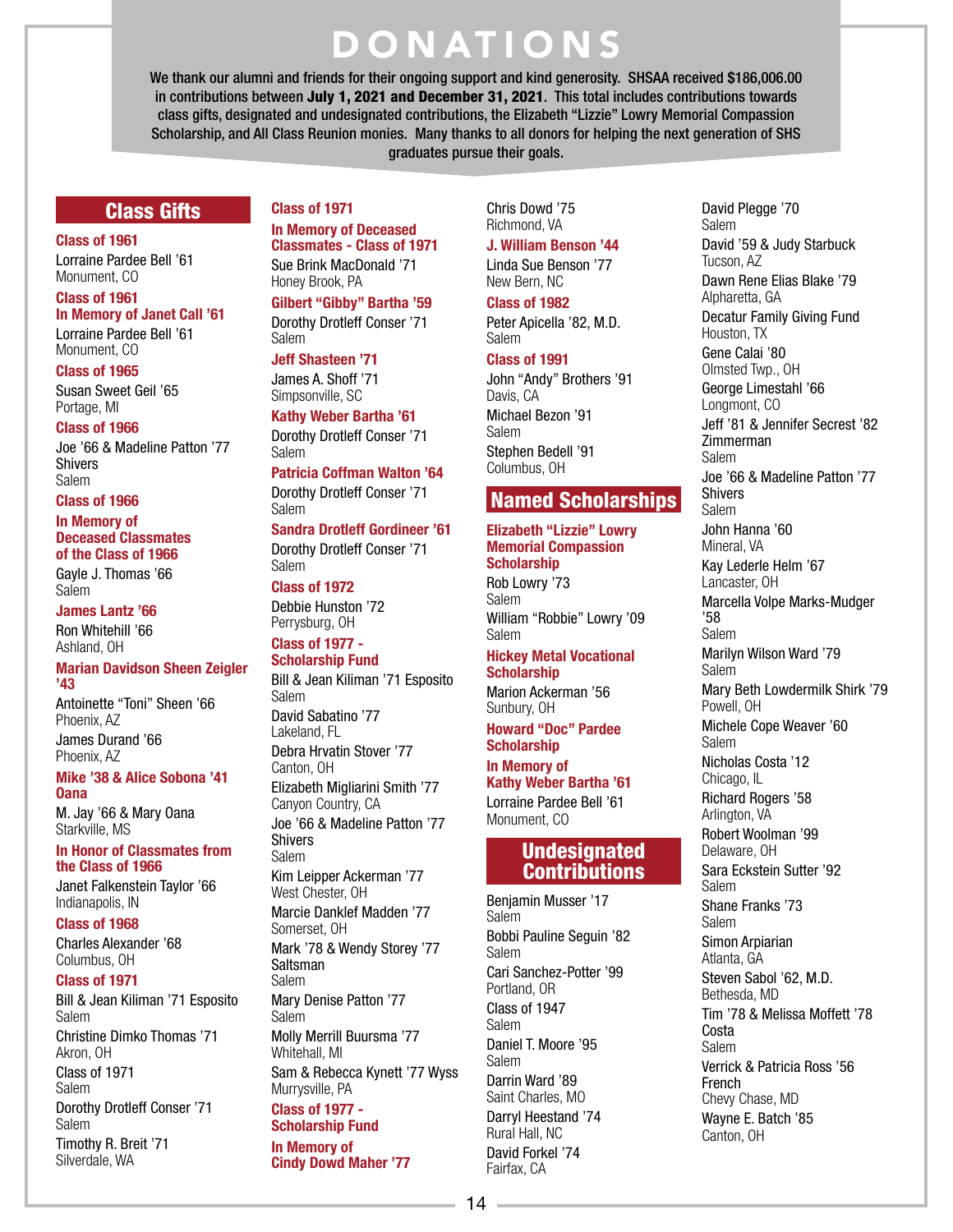## "Pay It Forward" **Donations**

Anthony "TJ" DeCrow '04 Brookhaven, GA Gayle Beck '67 Lisbon, OH

## **Designated Contributions**

Joe '57 & Joan Fester '56 Bryan Scholarship Fund

In Memory of Joe Bryan '57 Barbara Wolfgang McDonald '81 Cambridge, OH Bob Scheidegger Bowling Green, KY Bob '54 & Linda Sebo Salem Bruce & Mary Anne Barry Fairview Park, OH Christa Gordon North Olmsted, OH Debbi Huelsman, Mary Curran, & Kirsten Barton Tampa, FL Don & Grace DelFavero '57 Finch Salem

Fred Stewart '57 Chuckey, TN

J. Fred & Sharon Owsley Frankfort, OH

Jennifer & Raymond Recktenwald Louisville, KY Joan & Louis Costello

North Olmsted, OH Joe & Kelly Bryan Hyattsville, MD

Joe '60 & Mary Alice Detimore '60 Julian Salem

John Adamczyk North Olmsted, OH

Judith Fisher Heintz '57 Plattsburgh, NY

Judith Sandy Avon Lake, OH

Judy & Bob Byrd Asheville, NC

Kathleen Wirth

Towson, MD Kelly Chase, Maureen Wirth, & Molly Geare Ellicott City, MD

Kristin Tacony Humes Frontenac, MO

Louis & Kerry Ramunno North Olmsted, OH

Mary Mercer Krogness '56 Cleveland, OH

Noel & Judith Austin Placitas, NM Raymond & Kathleen Gaugler North Olmsted, OH Robert & Susan Smith Westlake, OH Roger & Marcia Fitzpatrick '57 **Cherryholmes** Broadview Heights, OH Shannon Wilson Lebanon, IL Stanley & Barbara Fulton North Olmsted, OH Teresa Simon Columbus, OH Virginia Lisi Toot '57 Salem William & Katherine Viancourt North Ridgeville, OH Winnie Wilson

## Cuba, IL In Honor Of

## Dean Hansell '70 - 2020 Honored Alumnus Randy Hansell '72 Gahanna, OH

Eva Rae Hannay Cody '51

Barbara Ross Earnhardt '51 Black Mountain, NC

Mary Hollinger Lepping '51 Barbara Ross Earnhardt '51 Black Mountain, NC

## In Memory Of

Allan Whitacre '71 Joe '66 & Madeline Patton '77 Shivers Salem

Dr. Ames F. "Butch" Allen '59

Paul & Sally Allen '56 Olexia Kalamazoo, MI

Amy Nye '90 Mindi Cyrus Fry '94 Fredericksburg, VA

Barbara Phillips Suter '70 Susan Phillips Cutlip '73 Salem

Barbara DeRienzo Willard '53

Joyce Cosgrove Ehrhart '53 Camarillo, CA

Beth Steele Summers '69 Dianna Steele Orsburn '69 Atwater, OH

Betsy Rice Nittoli '57

Marilyn Kloos Walters '57 Grand Bay, AL

## Betty Cabas

Joe & Pamela Cabas '66 Sigurani Salem

## Beverly Houts Altenhof '52

Thomas Darling '80 Salem

Brenda Lipp '84

Karl '52 & Marjorie Nestor '54 Wright Salem

## Bruce Capel '60

Edward Jones III & Carolyn Gordon '61 Jones Salem

Bruce Zellers '72

James '72 & Nancy McCorkhill Canfield, OH

C. Elliott Dunlap '70

Charles Alexander '68 Columbus, OH

## Carolyn Hoopes Harrington '53

Ken & Barbara Harrington '78 **Segel** Hinsdale, IL

Catherine Emmerling August

'66 Denny '66 & Linda Belich '69 Miller Columbiana, OH

Cecil Chamberlain '69

Roberta Chamberlain Carlsbad, CA

## Charles Gibbs '43

Barbara Boeckling Centerville, OH Bob '54 & Linda Sebo Salem Bonnie Campbell Sarginger '53 Salem Carole Shone Stein-Allison '57 Salem Caroline Marston & Family Freedom, NH Charlie Gibbs '71 Freedom, NH David '75 & Patti Elrod '74 Stevenson Beaufort, SC Donna Ward Chappell '47 Salem Frank '82 & Glory Zamarelli Salem Gail Herron '62 Salem Herbert Gross '43 Baraboo, WI Hon. Dean Hansell '70 Los Angeles, CA Jeff '81 & Jennifer Secrest '82 Zimmerman Salem Joe '66 & Madeline Patton '77 Shivers Salem

Jud '62 & Colleen Chappell Columbiana, OH Judith Halseth Paw Paw, MI Kathleen & Schuyler Schuff Phoenix, AZ Rita Allen Memphis, TN Rob Lowry '73 Salem Ronald & Anne Moore '73 Golden Frederick, MD Terry Rufer '51 Salem Thomas Darling '80 Salem Tim '78 & Melissa Moffett '78 Costa Salem Tom Patterson Salem

Charles David Price III '68

Joe '66 & Madeline Patton '77 Shivers Salem Mary Price '72 Howard, OH

## Cherry Cope '67

Gayle Beck '67 Lisbon, OH

Clarence "Shorty" Votaw '47 Donna Ward Chappell '47 Salem

## Clyde E. Marks, Jr. '59

Marcella Volpe Marks-Mudger '58 Salem

## Craig Diehl '85

Joe '60 & Mary Alice Detimore '60 Julian Salem

## Dan Ferrier '57

Gayle Beck '67 Lisbon, OH

## Daniel "Dan" Headland '88

Barbara Capel Shaffer '72 Salem Carol Sue Headland Salem Frank '82 & Glory Zamarelli Salem Matthew Yerkey '82 Salem Steven J. '92 & Angela Sabatino '93 Bailey Salem Thomas '75 & Barb Coy '74 Wagner Salem

## David Greene '69

Peter J. Riley '69 Anaheim, CA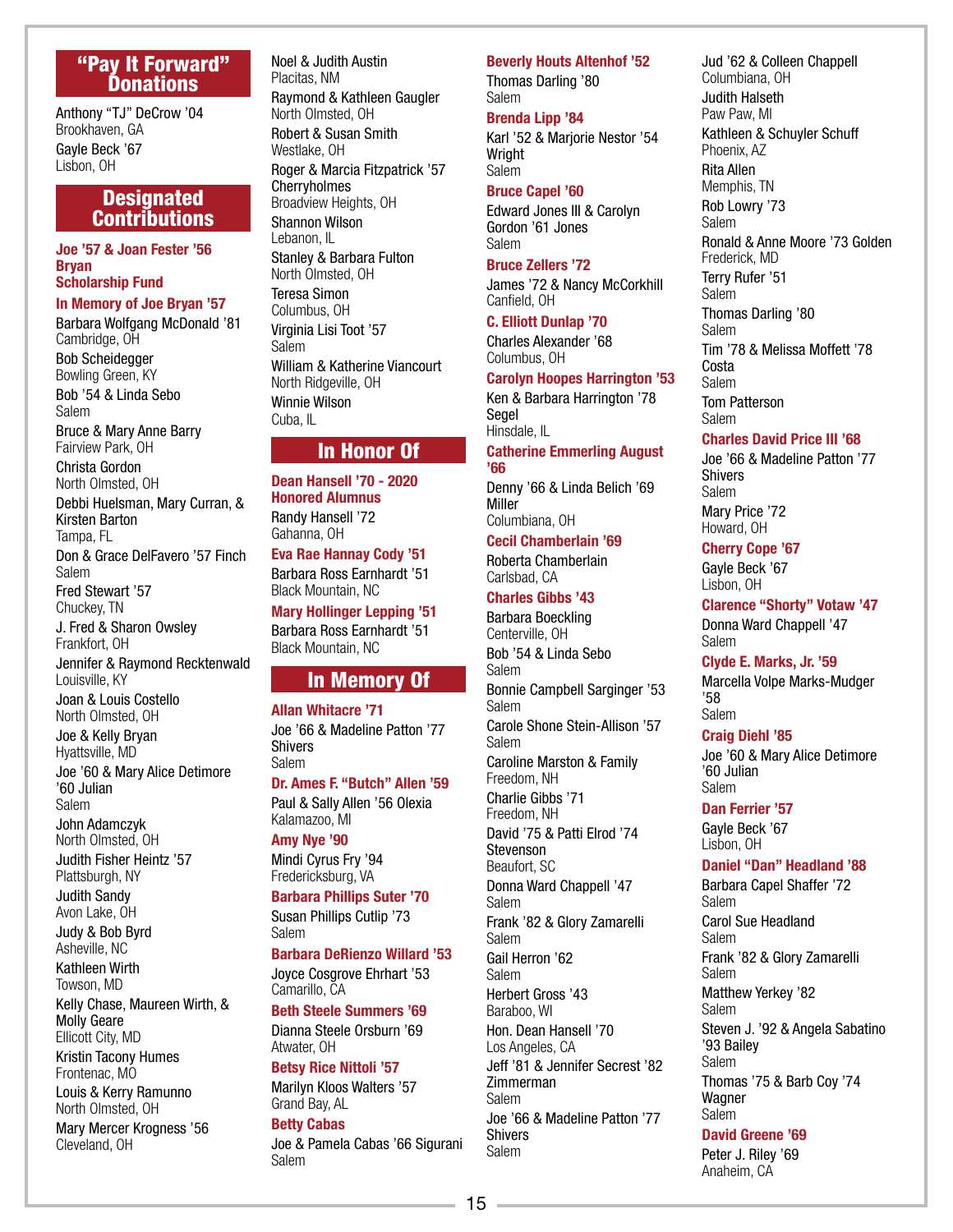Deceased Classmates - Class of 1948 Class of 1948 Salem

Deceased Classmates - Class of 1955

Marjorie Meier Clingerman '55 Parker, CO

Deceased Classmates - Class of 1972

Barbara Capel Shaffer '72 Salem

## Deceased Classmates - Class of 1976

Bradley '76 & Anita Smith Dayton, OH John '76 & Sheree Young Salem

Deceased Classmates - Class of 1984

John '84 & Georgina Apicella '85 **Dermotta** Salem

### Deceased Classmates - Class of 1985

John '84 & Georgina Apicella '85 **Dermotta** Salem

## Denise Ehrhart Green '72

Debra Green Melvin '69 Poland, OH Mary Hollinger Lepping '51 Salem

#### Dianna Constance "Connie" Phillips '66

Nancy Hinchliffe Votaw '66 Salem Susan Phillips Cutlip '73 Salem

## Don Bishop '48

Kristy Hinchliffe '04 Salem

## Donna Ward Chappell '47

Thomas Darling '80 Salem Thomas '75 & Barb Coy '74 Wagner Salem

### Dorothy Bishop Hinchliffe '42

Kristy Hinchliffe '04 Salem Nancy Hinchliffe Votaw '66 Salem

Dorothy Snyder Phillips '41 Susan Phillips Cutlip '73 Salem

## Dorothy Tennyson Shinn '43

Roger & Barbara Shinn '76 Gallo Columbiana, OH

## Doug Moffett '90

Alan '72 & Darlene Votaw Salem Ann M. & Jennifer Jeffries Eldersburg, MD Barbara Capel Shaffer '72 Salem Bill & Jean Kiliman '71 Esposito Salem Bob '54 & Linda Sebo Salem Bradley '84 & Christine Dangelo '86 Wood Salem Butech Bliss Salem Chuck & Theresa McShane Salem Dave & Laura Loudon '77 Nestic Lewis Center, OH David '60 & Marsine Stratton Salem Dennis '71 & Melissa Bork '76 Niederhiser Salem Dianna Moffett Mellinger '64 Youngstown, OH Frank '82 & Glory Zamarelli Salem Geoff & Kim Goll Salem Hugh Kells '59 & Family Salem Jill Holloway Kattskill Bay, NY Neill & Katharine McLachlan Salem Nina Santini Wirkner '74 Salem Randy '75 & Joni Pietrafese '78 **Cody** Salem Rhonda Sudol '93 Salem Richard & Amy Holloway Dean Kattskill Bay, NY Rob '83 & Ursula Sicilia '84 Mehno Salem Steven J. '92 & Angela Sabatino '93 Bailey Salem Terry Rufer '51 Salem Thomas Darling '80 Salem

## Edward Butcher '51

Lynn Butcher Mather '70 Colorado Springs, CO

## Edwin W. Jeffries '78

Ann M. & Jennifer Jeffries Eldersburg, MD

## Elizabeth "Lizzie" Deming Lowry '05

James '72 & Nancy McCorkhill Canfield, OH Kerry Lowry '72 Olympia, WA

## Elizabeth Gibbs Thatcher '45

Bob '54 & Linda Sebo Salem Bonnie Campbell Sarginger '53 Salem Carolyn Hartman Cooper '56 Salem Frank '82 & Glory Zamarelli Salem Gary '72 & Vivian Knight '72 **Saunders** Salem Joe '66 & Madeline Patton '77 Shivers Salem Kathleen & Schuyler Schuff Phoenix, AZ Lynden & Mary Lou Earley '62 Gamble Salem Marilyn Loudon Salem Scot Darling '80 Salem Terry & Sherry Hixenbaugh '62 **Tilley** Salem Thomas Darling '80 Salem

## Elliott Hansell '41

Randy Hansell '72 Gahanna, OH

## Floyd McCartney '55

William W. '58 & Esther Goodchild Salem Jeffery & Kimberly Goodchild '83 **Chapman** Salem

## Frederick "Fred" Baker, Sr. '52

Bob '54 & Linda Sebo Salem Jeane Hilliard-Marinoff '67 Gilbert, AZ Joseph E. Vuksta '80 Hudson, OH Larry Hilliard '66 Phoenix, AZ Randy M. Vuksta '78 Cincinnati, OH Rebecca Ann Vuksta '82 Taylors, SC Shirley Hilliard Baker '52 Ballwin, MO Tom Patterson Salem

## Fred B. Burchfield 1914

Timothy Burchfield '60 North Fort Myers, FL

## Fred Fenske '63

Bryant '96 & Marsi Fenske '94 Bezon Salem Erzsebet Bailey Salem Independent Hose Co., Inc. Salem Mark '70 & Jackie Pence '72 Hannay Poland, OH Richard Paxson '61 & Kelly Paxson '00 Youngstown, OH The Mathew Arnoto Family Salem

### Fred Jensen '57

Marilyn Kloos Walters '57 Grand Bay, AL

Garnetta Lentz Volpe '36 Marcella Volpe Marks-Mudger

'58 Salem

### George Thomas Schneider '36 John C. Harroff '63, DVM Concord, NC

George Zeigler '64 Gary '64 & B.J. Cooper '68 Abrams Salem

## Gilbert "Gibby" Bartha '59

Janet Davis Iden '59 Salem

Greg S. Garloch '85 Kay Paxson Minamyer '55 Salem

Greg Proctor '68

Garry Shasteen '68 Salem

Gretchen Bodendorfer McCormick '53

Bonnie Campbell Sarginger '53 Salem

Helen Diehl Pyatt '31 Marjorie Meier Clingerman '55 Parker, CO

## Herb Hansell '43

Randy Hansell '72 Gahanna, OH

### Herb Jones

David '61 & Carol White '61 Gotthardt Salem

## Holly Hubbs Ash '78

Michael '80 & Catherine Gleckler '82 Hubbs Marblehead, OH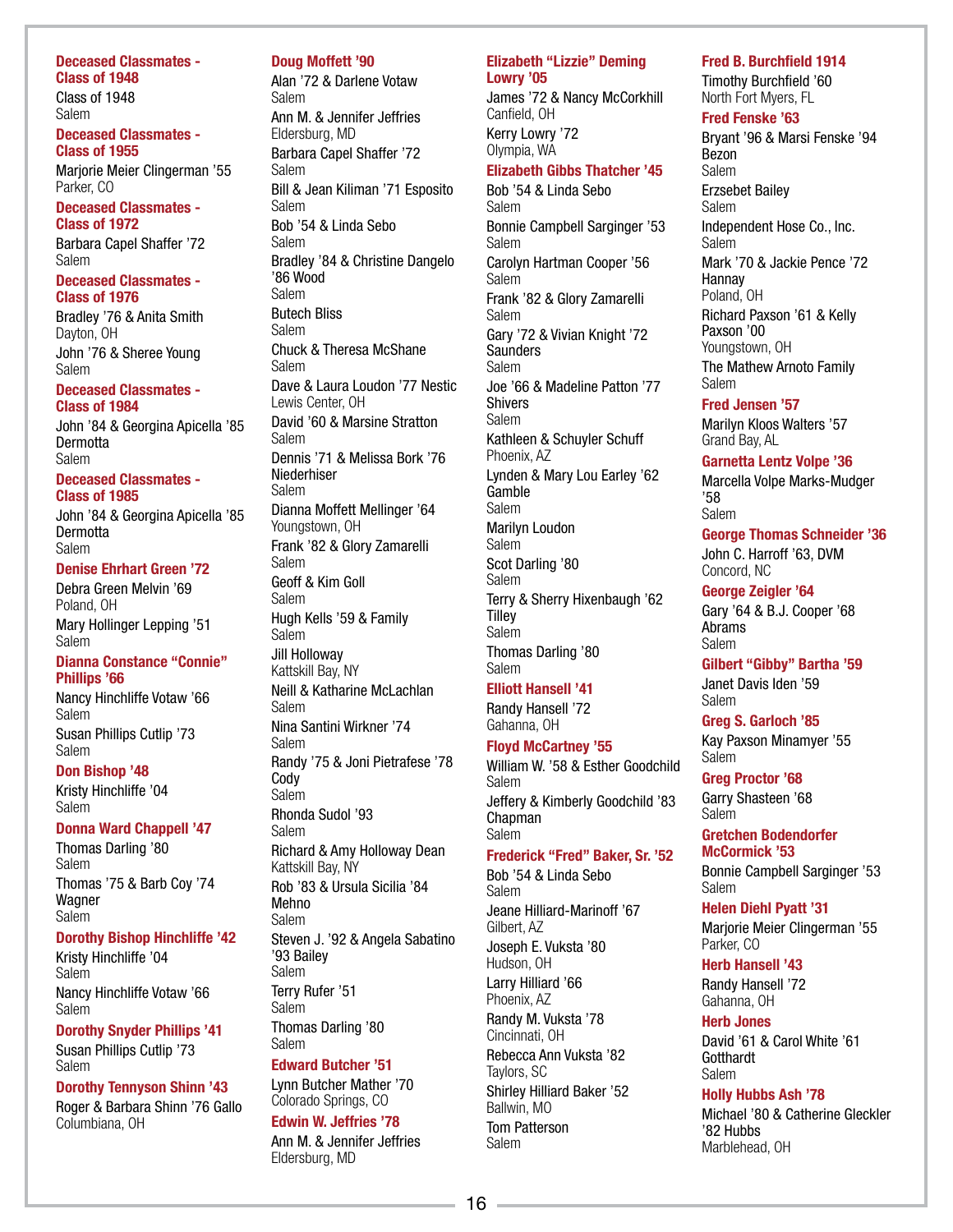## Jac Bloomberg '67

James '67 & Lucy Gross Port Charlotte, FL

James Daly '66 Nancy Hinchliffe Votaw '66 Salem

### James "Jimmy" Gibbs '45

Jeff '81 & Jennifer Secrest '82 Zimmerman Salem Joe '66 & Madeline Patton '77 Shivers Salem

#### James Lantz '66

Barbara & James Geller Youngstown, OH Bill & Jean Kiliman '71 Esposito Salem Chuck & Theresa McShane Salem Deborah & Robert McCulloch III Salem

Denny & Darlene Lane Beloit, OH

Frank '86 & Lisa Bezon Salem

Frank & Denean Ellyson '70 Yoder Salem Fred & Karen Kidder

Lisbon, OH Gayle J. Thomas '66 Salem Gerald & Ruth Baker Leetonia, OH

Howard & Judith Schmidt Pearland, TX

Janet Falkenstein '66 & Bill Taylor Indianapolis, IN

Jeffery & Kimberly Goodchild '83 **Chapman** Salem

Joe '66 & Madeline Patton '77 Shivers Salem

Joe & Pamela Cabas '68 Sigurani Salem John '70 & Carol Vogel '70 Lantz

Salem John '06 & Brianne Wagner '09 Lantz Rocky River, OH

John & Marylou Polshaw Salem Jud '62 & Colleen Chappell

Columbiana, OH Lantz Family (Robert, Laverne & Jeff) Roswell, GA

Larry Hilliard '66 Phoenix, AZ Marilyn McCullough

Lisbon, OH

## Michael '66 & Barbara Ingram '69 Eckstein Salem Ray '55 & Linda Hertel Leetonia, OH Raymond & Linda Steffen Salem Richard & Judith Patterson

North Lima, OH Robert '69 & Stephanie Zimmerman '68 Field Salem Steven J. '92 & Angela Sabatino '93 Bailey Salem Thomas '75 & Barb Coy '74 **Wagner** Salem William W. '58 & Esther Goodchild Salem William & Cheryl McDevitt Salem

#### James E. Shasteen '40

Errin Shasteen Balogh '94 Akron, OH Garry '68 & Mary Ann Shasteen Salem

James & Eleanor Starkey

Larry Starkey '73 Marshfield, MA

Janet Call '61 Edward Jones III & Carolyn Gordon '61 Jones Salem

## Janet Sooy Shears '59

Howard C. Pardee '56 Waterford, CT Mary Ann Howells Lyden '58 Columbiana, OH

### Janice Jeffries Bosu '55

Marjorie Meier Clingerman '55 Parker, CO

## Janie Cleveland Mowery '72

Peter '76 & Audrey Cleveland '76 Null Salem Shelley Miller Wilson '97 Homeworth, OH

## Janis Milligan Galchick '74

Margaret Jane Massa '74 Salem Michael L. & Maryann S. Arnold Louisville, KY Renee Frederick - c/o Bugaboo Controls Cincinnati, OH Thomas '73 & Lori Pastier Salem Thomas '75 & Barb Coy '74 **Wagner** Salem

## Jeanne Breault Smith '48

Ann Frances Dugas Coy '47 Salem Randall '79 & Amy Robertson-**Smith** Cincinnati, OH Thomas '75 & Barb Coy '74 Wagner Salem

#### Jeannie Hansell

Randy Hansell '72 Gahanna, OH

Jerry Kyle '58 Jerry Hilliard '58

Salem Joanne Lewis Herman '56 Trevor Lewis '60 Idaho Falls, ID

Joanne "Jody" Wirkner McCracken '94 Bill & Jean Kiliman '71 Esposito

## Salem

## Joe Loutzenhiser '65

Gary '64 & B.J. Cooper '68 Abrams Salem Georgia Lozier Loutzenhiser '67

Medina, OH John Cabas

Joe & Pamela Cabas '68 Sigurani Salem

## John Oana '47

Bill & Jean Kiliman '71 Esposito Salem

## Judith Lora Miller '60

Fred '63 & Donna McCoy '63 Hartman Salem

### Julieann Miles

Robert Miles Salem

Kathleen Weber Bartha '61 Janet Davis Iden '59

Salem

## Kara Leskovec West Branch Early Learning

**Center** Salem

## Kenneth "Ken" Bosu '55

Bill & Jean Kiliman '71 Esposito Salem Bob '54 & Linda Sebo Salem Carol Sue Headland Salem Charlene Koran '89 & James J. **Monigold** Salem Chuck & Theresa McShane Salem

Deborah & Robert McCulloch III Salem Dennis '71 & Melissa Bork '76 Niederhiser Salem John "Jack" Gottschling '54 Salem John & Marylou Polshaw Salem Joyce Cosgrove Ehrhart '53 Camarillo, CA Jud '62 & Colleen Chappell Columbiana, OH Marilyn Litty Hart '55 Boardman, OH Marjorie Meier Clingerman '55 Parker, CO Ray '55 & Linda Hertel Leetonia, OH

## Leo J. Taugher II '63

Susan Taugher Gregg '70 University Heights, OH

## Lois Ritchey Butcher '52

Lynn Butcher Mather '70 Colorado Springs, CO

## Louis "Lou" Raymond '41

Gary '72 & Vivian Knight '72 **Saunders** Salem Thomas Darling '80 Salem William W. '58 & Esther Goodchild Salem

## Louis "Lou" Slaby '59

James T. Slaby '64 Mesquite, NV

## Dr. Lynn S. Bates '58

Thomas '58 & Joan Althouse Salem

### Margaret Votaw Balsley '39

Judith Balsley Owens '70 Jeffersonville, OH Mary Lynn Balsley Current '68 Howard, OH

## Marian Davidson Sheen Zeigler '43

Alan G. Eckert Leetonia, OH Carolyn Hartman Cooper '56 Salem Charles '61 & Shirley Schmid Salem Denny '66 & Linda Belich '69 Miller Columbiana, OH John & Kathy Scarpitti Salem Marjorie Knight Zeigler Salem Mike '61 & Pat Durand Phoenix, AZ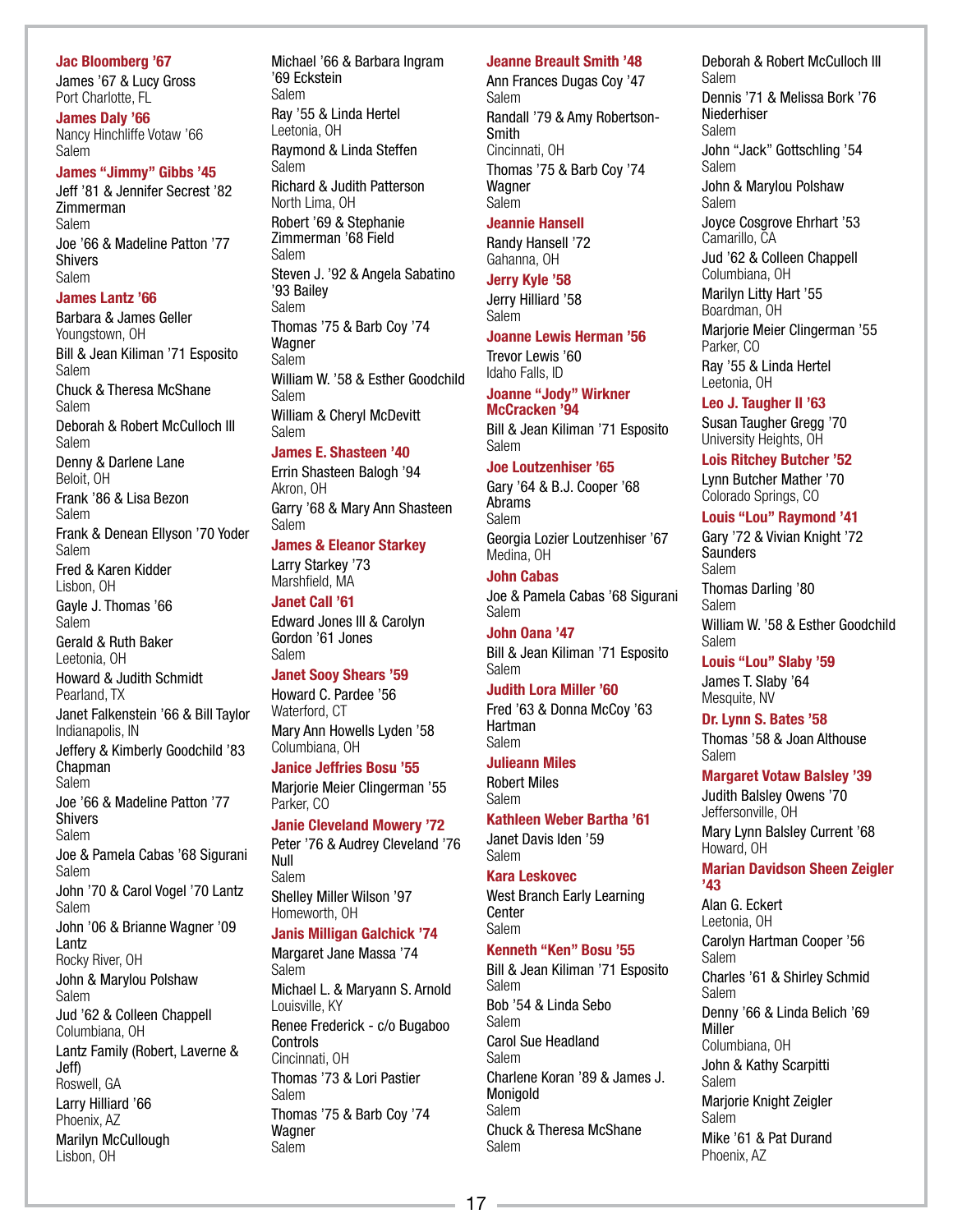Virginia L. Neville Columbiana, OH

Marilyn Kerr Johnson '51 Edmond Johnson Steubenville, OH

#### Marilyn Shinn Smith '70

Gary '54 & Wilma Moffett Salem

## Mark Gleckler '78

Michael '80 & Catherine Gleckler '82 Hubbs Marblehead, OH

Mark Harroff '67 James Miller '66 Louisville, KY

### Marsha Phillips '71

Susan Phillips Cutlip '73 Salem

### Marsha Bricker Ricker '73 Susan Bricker Kyser '73

Salem

Martha Boeckling Gamble '74 Margaret Jane Massa '74

Salem

Martha Paparodis Bill Jelen '83 Merritt Island, FL

Mary Frances Ressler Breit '30

Timothy R. Breit '71 Silverdale, WA

Mary Frances Juergens Pettay '35

Bill & Jean Kiliman '71 Esposito Salem

Mary Jane Parana Dennin '55 Kay Paxson Minamyer '55 Salem

## Mary Jane Calvin Kells '59

Janet Davis Iden '59 Salem

## Matthew Greenisen '92

Jim '61 & Nancy Boyd '62 **McNeal** Salem Jonathan McNeal '91 Salem Steven J. '92 & Angela Sabatino '93 Bailey Salem

## Michael A. Elliott '95

Richard Elliott '66 Salem

Nancy Greenamyer Nutter '57 Marilyn Kloos Walters '57 Grand Bay, AL

#### Patricia Coffman Walton '64

Gary '64 & B.J. Cooper '68 Abrams Salem

## Pauline Fernangle French '27

Thrivent Charitable Impact & Investing Minneapolis, MN

## Randy Hanzlick '70

Barbara Wright '55 Edgewater, MD Mary Hanzlick Chapin, SC Rebecca Englert Dennis '70 Logan, OH

## Richard Corso '58

Jerry Hilliard '58 Salem

### Richard Allen Davis '66

Gary Cosgrove '66 Salem Joe '66 & Madeline Patton '77 Shivers Salem

## Richard Hackett '67

James '67 & Lucy Gross Port Charlotte, FL Joe & Sally McGaffick '69 Ademy Irmo, SC John Paul Tolson '67 Salem Robert T. Wagner '67 Salem Russell Hackett '64, M.D. Beavercreek, OH

### Richard Kelly '56

Alan Cope '56 Salem

### Robert Balsley '39

Judith Balsley Owens '70 Jeffersonville, OH Mary Lynn Balsley Current '68 Howard, OH

### Robert "Bob" Brantingham '55 Nancy Lloyd Brantingham '56

Minneapolis, MN

Robert C. Bush '47 Kevin '74 & Linda Bush

## Griffin, GA Robert Lau '57

Marilyn Kloos Walters '57 Grand Bay, AL Robert "Bob" Sommers '66

Gary Cosgrove '66 Salem

contributions. Please contact Denise Chasar with any corrections at info@salemohioalumni.org or 330-332-1427.

Joe '66 & Madeline Patton '77 Shivers Salem Larry Hilliard '66 Phoenix, AZ

## Robert Theiss '51

Mary Hollinger Lepping '51 Salem

## Rolland "Ronny" Minamyer '78

Kay Paxson Minamyer '55

#### Salem

Ron Gayheart Marilyn Kloos Walters '57 Grand Bay, AL

### Rosemary Stepanic Roe '72

Bonnie Ciotti Shimmel '72 Kent, OH Gary '72 & Vivian Knight '72 **Saunders** Salem

#### Ruth Auld Stamp '31

Matthew Stamp '91 Powell, OH

## Sally Cranmer Vocca '63

Helen Schuller Cranmer '50 Salem

Samantha Lynn "Sam" Shasteen '99

Errin Shasteen Balogh '94 Akron, OH Garry '68 & Mary Ann Shasteen

Salem Sandra Drotleff Gordineer '61

Marlene Binder Fink '61 Akron, OH

Sandra Hawkins Minett '61 Nancy Hinchliffe Votaw '66 Salem

Sarah "Sally" Snyder Sanders '60

Pat Roof Ellenwood '60 Wellesley Hills, MA

## Scott McCorkhill '71

James '72 & Nancy McCorkhill Canfield, OH

## Scott Wickersham '90

Gary '72 & Vivian Knight '72 **Saunders** Salem Travis Barcey '15 Salem

## Shannon Leininger '98

Carol Sue Headland Salem

 $18 -$ 

DON'T SEE YOUR NAME? If your name appears to have been omitted or you find your donation information is inaccurate, please check your records to verify that your gift was made from July 1, 2021 to December 31, 2021. If your gift was received after this date, your name will be in the next SHSAA newsletter. We work hard to ensure the accuracy of our reporting and do our very best to ensure that all gifts are properly acknowledged. If we have, in fact, made a mistake, please let us know as soon as possible. We appreciate your support and thank you for your

## Frank '82 & Glory Zamarelli Salem

### Shawn Chappell '89

Andrew '89 & Angie Hartman '87 Null Salem

### Sheryl Gleckler Duerring '76

Michael '80 & Catherine Gleckler '82 Hubbs Marblehead, OH

#### Shirley Burrier Bush '54

Bob '54 & Linda Sebo Salem Kevin '74 & Linda Bush Griffin, GA

#### Sunny Hansell

Randy Hansell '72 Gahanna, OH

## Theresa Viola Everson '61

Ray '55 & Linda Hertel Leetonia, OH

## Tim McGaffick '64

Joe & Sally McGaffick '69 Ademy Irmo, SC Russell Hackett '64, M.D.

Beavercreek, OH

## William Creer '63

Gary '72 & Vivian Knight '72 **Saunders** Salem

## William "Bill" Cubbage '69

Michael '66 & Barbara Ingram '69 Eckstein Salem

### William DelFavero '55

Bob '54 & Linda Sebo Salem Jud '62 & Colleen Chappell Columbiana, OH Ray '55 & Linda Hertel Leetonia, OH

## William Hinchliffe '42

Kristy Hinchliffe '04 **Salem** Nancy Hinchliffe Votaw '66 Salem

## William "Bill" Schuster '57

Adna Day '57 Bowie, MD

#### William James Weber '48

Scott & Shelley Weingart & Family Salem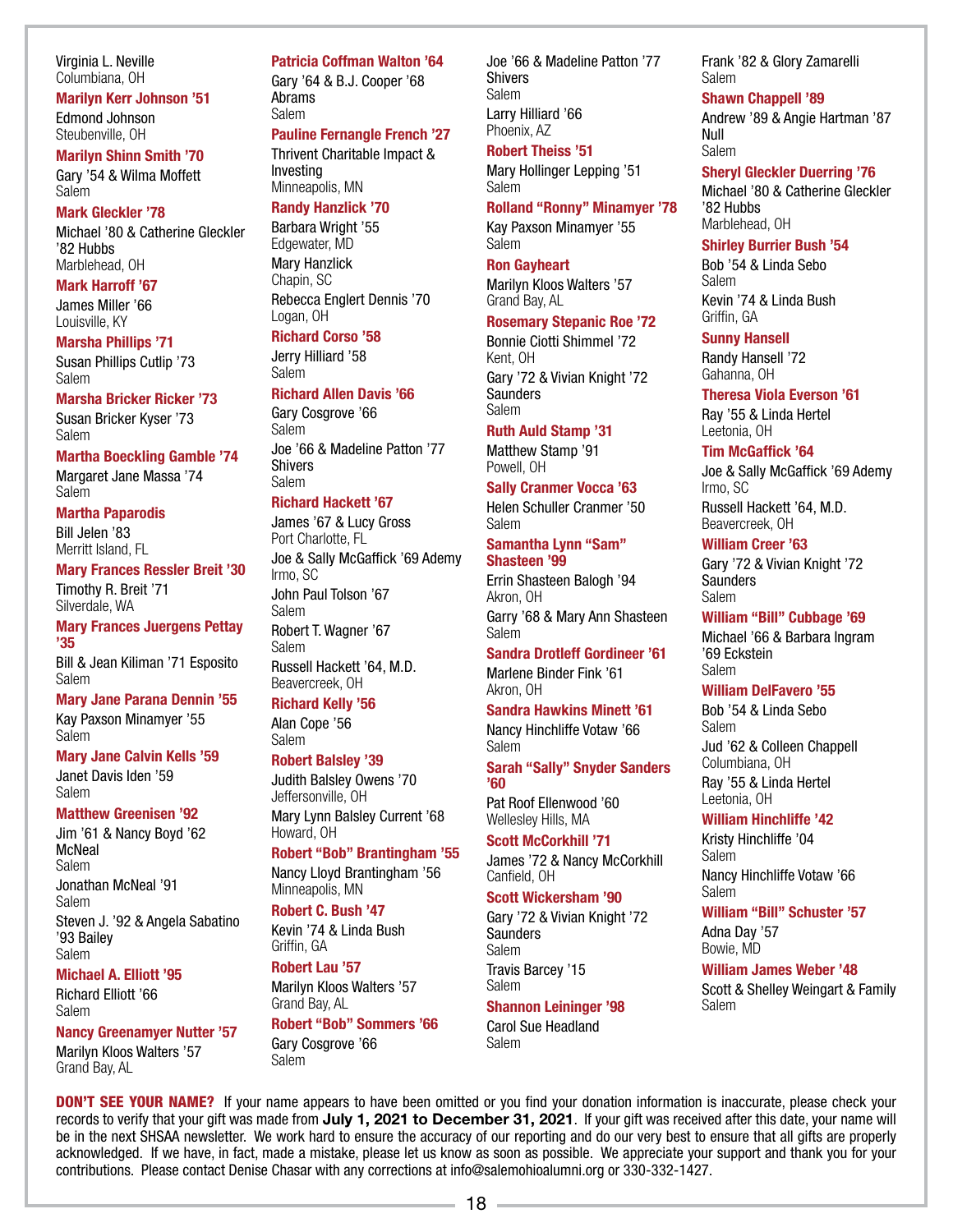

Our alumni remembrance honors those we have lost since our last newsletter in the fall of 2021. Please note this listing is through March 31, 2022.

| <b>Listing from 10/1/2021</b><br>through 3/31/2022                                                                                                       |                                                       |  |  |  |
|----------------------------------------------------------------------------------------------------------------------------------------------------------|-------------------------------------------------------|--|--|--|
| - Class of 1938 -<br><b>Ralph Probert</b>                                                                                                                | 11/17/21                                              |  |  |  |
| - Class of 1940 -<br>Evelyn "Louise" Ketterer Faini                                                                                                      | 1/22/22                                               |  |  |  |
| - Class of 1941 -<br>June Martin Bauman                                                                                                                  | 3/22/22                                               |  |  |  |
| - Class of 1942 -<br>Deborah Beery                                                                                                                       | 2/1/22                                                |  |  |  |
| $-$ Class of 1943 $-$<br><b>Charles Gibbs</b>                                                                                                            | 10/20/21                                              |  |  |  |
| - Class of 1944 -<br>Arlene Johnson Kleon<br><b>Gladys McDonald Johnson</b>                                                                              | 1/17/22<br>1/12/22                                    |  |  |  |
| - Class of 1945<br><b>Dolores Poorbaugh Volio</b><br><b>Elaine Slosser Davis</b><br>Elizabeth "Betty" Gibbs Thatcher<br><b>Helen Haessly Frank</b>       | 10/18/21<br>12/8/21<br>11/6/21<br>2/16/22             |  |  |  |
| - Class of 1946 -<br><b>France Sechler Tuel</b><br><b>Gordon Roessler</b><br>Josephine Marino Saunders                                                   | 3/16/22<br>3/20/22<br>3/15/22                         |  |  |  |
| - Class of 1947<br>Clarence "Shorty" Votaw<br>Donna Ward Chappell<br>James Laughlin<br>Joan Hannay Lora<br>John Oana                                     | 11/10/21<br>11/25/21<br>2/24/22<br>3/8/22<br>12/25/21 |  |  |  |
| Leta Faye Votaw Wright<br>Mary Lou Horning Whiteleather<br><b>Thomas Coe</b>                                                                             | 10/27/21<br>2/27/22<br>11/3/21                        |  |  |  |
| $-$ Class of 1948 $\cdot$<br>Milan "Tony" Alek<br>William "Bill" Salmen                                                                                  | 3/24/22<br>10/28/21                                   |  |  |  |
| $-$ Class of 1949 $\cdot$<br><b>Betty Mills Ramsayer</b><br><b>Edward Menning, DVM</b><br>John Gilbert<br><b>Henry Miller</b>                            | 1/5/22<br>10/25/21<br>7/19/21<br>10/1/21              |  |  |  |
| Class of 1951<br>Edward Kupka<br>Mary Hollinger Lepping<br>- Class of 1952                                                                               | 10/26/21<br>3/4/22                                    |  |  |  |
| <b>Beverly Houts Altenhof</b><br><b>Clifford Anderson</b><br><b>Helen Brown Meissner</b>                                                                 | 12/21/21<br>11/20/21<br>2/25/22                       |  |  |  |
| $-$ Class of 1953 $\cdot$<br>Barbara DeRienzo Willard<br><b>Connie Gillett Tolson</b><br>Jean Hanawalt Pasco<br><b>Keith Dole</b><br>Richard "Dick" Cope | 12/5/21<br>3/28/22<br>7/20/21<br>10/28/21<br>12/30/21 |  |  |  |
| - Class of 1954<br>Dale ller<br>Mickey Lyons Brandt                                                                                                      | 12/1/21<br>10/18/21                                   |  |  |  |

| $-$ Class of 1955 $\cdot$                    |                    |
|----------------------------------------------|--------------------|
| Kenneth "Ken" Bosu                           | 12/7/21            |
| Kenneth Schwebach                            | 2/3/22             |
| Nancy Tullis Hough                           | 1/3/22             |
| Shirley Werner Kataro                        | 1/7/22             |
| <b>William DelFavero</b>                     | 12/25/21           |
|                                              |                    |
| $-$ Class of 1956                            |                    |
| <b>Richard Kelly</b>                         | 10/15/21           |
| <b>Sally Hutcheson Bertolette</b>            | 1/29/22            |
| - Class of 1957                              |                    |
| <b>Audrey Votaw Firth</b>                    | 3/17/22            |
| Donna Rhodes Crosser                         | 12/10/21           |
| <b>Gerald Menning</b>                        | 11/22/21           |
| Joseph "Joe" Bryan                           | 10/30/21           |
| - Class of 1958                              |                    |
| Ronald Irey                                  | 12/24/21           |
|                                              |                    |
| - Class of 1959 -                            |                    |
| John Roberts                                 | 2/6/22             |
| William "Bill" Reed                          | 9/23/21            |
| - Class of 1960 -                            |                    |
| <b>Barbara Jeffries Thomas</b>               | 3/5/22             |
| <b>Judith Lora Miller</b>                    | 9/29/21            |
| <b>Robert Lambert</b>                        | 2/8/22             |
|                                              |                    |
| - Class of 1961                              |                    |
| Michael "Mike" Durand                        | 1/5/22             |
| Theresa Viola Everson                        | 12/1/21            |
| - Class of 1962                              |                    |
| <b>Brian Houger</b>                          | 2/19/21            |
| John Kells                                   | 3/13/22            |
| <b>Richard Huffman</b>                       | 3/25/22            |
| - Class of 1964                              |                    |
| <b>Elliott Harris</b>                        | 9/15/21            |
| John Wern                                    | 10/7/21            |
| <b>Timothy McGaffick</b>                     | 10/12/21           |
| Class of 1965                                |                    |
|                                              |                    |
| <b>Richard Rutzky</b><br><b>Robert Shinn</b> | 12/11/21<br>1/2/22 |
|                                              |                    |
| <b>Terry Cowan Webb</b>                      | 10/11/21           |
| - Class of 1966                              |                    |
| James R. Lantz                               | 11/18/21           |
| - Class of 1967                              |                    |
| Constance "Connie" Borrelli                  | 2/9/22             |
| Edward Masters, Jr.                          | 1/2/22             |
| Jac Bloomberg                                |                    |
| <b>Rebecca Schuller Bentley</b>              |                    |
|                                              | 8/19/21<br>1/19/22 |
|                                              |                    |
| $-$ Class of 1968 $\cdot$                    |                    |
| <b>Carol Ware Hively</b>                     | 10/21/21           |
| <b>Charles Price III</b>                     | 10/26/21           |
| <b>Craig Smith</b>                           | 3/13/22            |
| <b>Mark Taylor</b>                           | 1/23/22            |
| <b>Thomas Patton</b>                         | 3/16/22            |
| Class of 1969                                |                    |
| <b>Beth Steele Summers</b>                   | 11/10/21           |
| Jannette Rickman Leatherman                  | 1/15/22            |
| Nancy Prychodczenko Tiedeman                 | 1/24/22            |
| Ralph Flanigan<br>William "Bill" Cubbage     | 1/2/22<br>11/12/21 |

| - Class of 1970 -                                                        |                              |
|--------------------------------------------------------------------------|------------------------------|
| <b>Charles Leaf</b><br>Marilyn Shinn Smith                               | 1/18/22<br>12/14/21          |
| <b>Randy Hanzlick</b><br>Sharon Mahouski Sobek<br>- Class of 1971 -      | 10/25/21<br>1/23/22          |
| <b>Cheryl Bork Hicks</b><br>Judy Lydic Davis<br>Mary Lou Dewan Kirsch    | 11/4/21<br>1/6/22<br>2/17/22 |
| - Class of 1972<br>Rosemary Stepanic Roe<br>Sharon Loutzenhiser Moon     | 11/1/21<br>2/23/22           |
| - Class of 1973<br><b>Robert James</b><br>Sheila Sacco Weaver            | 11/4/21<br>9/18/21           |
| Vicki Cowan                                                              | 12/29/21                     |
| $-$ Class of 1974 $\cdot$<br>Michael Crouse<br>$-$ Class of 1976 $\cdot$ | 12/27/21                     |
| <b>Donald Sobotka</b><br>Jill Votaw Molnar                               | 12/3/21<br>3/15/22           |
| $-$ Class of 1977 $\cdot$<br>David Fowler                                | 3/15/22                      |
| - Class of 1978<br>John Popa, Jr.<br>$-$ Class of 1980 $\cdot$           | 12/21/21                     |
| Karen Keefer Humphreys<br><b>Timothy Jackson</b>                         | 10/23/21<br>1/29/22          |
| - Class of 1981<br><b>Alan Price</b>                                     | 12/24/21                     |
| $-$ Class of 1984 $\cdot$<br>Brenda Lipp                                 | 10/11/21                     |
| - Class of 1985 -<br><b>Craig Diehl</b><br>- Class of 1988 -             | 12/2/21                      |
| Daniel Headland<br>- Class of 1990 -                                     | 9/22/21                      |
| Amy Nye<br>Douglass "Doug" Moffett                                       | 10/4/21<br>10/22/21          |
| - Class of 1991<br><b>Thomas Michaels</b>                                | 1/6/22                       |
| - Class of 1994 -<br><b>Brandy Lasky</b><br>- Class of 1996 -            | 3/11/22                      |
| <b>Justin Lucas</b><br>- Class of 1998 -                                 | 3/8/22                       |
| Shannon Leininger<br>- Class of 2008 -                                   | 12/2/21                      |
| Erik Carlson<br>- Class of 2012 -                                        | 3/30/22                      |
| Ashley Hartt                                                             | 12/17/21                     |